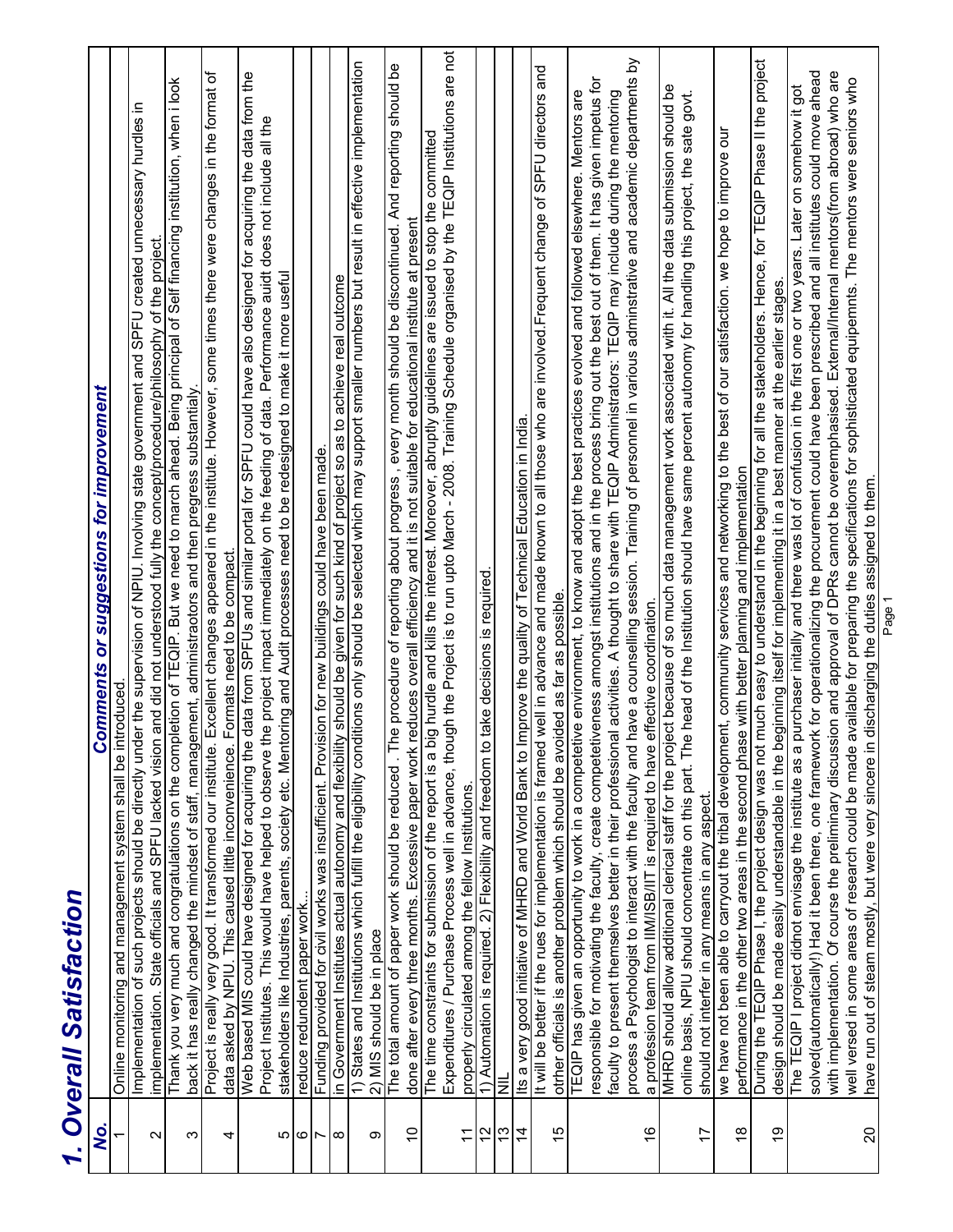| 24              | $\bar{z}$                                                                                                                                                                                                                                                                                                                                                                                                                                                                                                                                                                                                                         |
|-----------------|-----------------------------------------------------------------------------------------------------------------------------------------------------------------------------------------------------------------------------------------------------------------------------------------------------------------------------------------------------------------------------------------------------------------------------------------------------------------------------------------------------------------------------------------------------------------------------------------------------------------------------------|
| 22              | Novemebr 2007. However the project has been extended. This has badly affected some institutions.<br>Intitutes were not allowed to buy equipment after 30th                                                                                                                                                                                                                                                                                                                                                                                                                                                                        |
| 23              | The amount of data required to be submitted is to much and there is no mechanism developed at NPIU<br>and particularly at state level or institute level. It is strongly recommended to provide some database driven platform for amanging all the necessary data.<br>It is required to have on-line project data management.                                                                                                                                                                                                                                                                                                     |
| 24<br>25        | The Project should emphasise more pedagogy and training in institutes of excellence abroad<br>Paper work(reports) should be little reduced.                                                                                                                                                                                                                                                                                                                                                                                                                                                                                       |
| 88              | think that there are lot many formalities. These should be reduced. The Institute could not procure the Central Instrumentation Facilities Equipment because of<br>sudden ban on procurement even though the process of tendering was in progress. The tenders were floated and BER were ready. The bids were received on<br>29th August, 2008. The total time was six months. Mean while the NPIU Banned for placing any order. This created wastage of time, money and reputation of<br>the Institute among the bidders. It is therefore suggested that in future if any such process is on it should not be terminated halfway |
| 27              | There Should not be Component wise limit of allocation                                                                                                                                                                                                                                                                                                                                                                                                                                                                                                                                                                            |
| 28              | The project has been well planned and conceived but implementation has not been properly done by involving all the faculty & staff right from the grassroot<br>level in the institution.                                                                                                                                                                                                                                                                                                                                                                                                                                          |
| 29              | . The institute like our should be allowed to strengthen manpower(training of faculty & staff) and<br>, service to community, economy & tribal development other such activities can be taken up<br>The project could have been design in different phases<br>infrastructure/Labs/Library etc. Thereafter the research                                                                                                                                                                                                                                                                                                            |
| ခြ              | Project group and Leaders at the central should continue from project conceptualization to project completion                                                                                                                                                                                                                                                                                                                                                                                                                                                                                                                     |
| $\overline{5}$  | different value system exist across the institutions. Autonomy for the college is to be defered. It should not be made compulsory. Only those wo wish to go for<br>Performance audit is to be done by the common committee (Single Committee for ONE State) while arriving at performance ranking. This is because of the<br>autonomy are to be allowed.                                                                                                                                                                                                                                                                          |
| $\frac{32}{33}$ | The project should continue in the future so that ongoing improvement process could be completed                                                                                                                                                                                                                                                                                                                                                                                                                                                                                                                                  |
|                 | Only Engineering colleges are consider but it is better to consider well performing polytechnics in TEQIP project                                                                                                                                                                                                                                                                                                                                                                                                                                                                                                                 |
| 34              | Training and Development component of faculty and staff needs to be strenghthend. Rules and Regulations for the utilisation of 4 funds namely corpus funds,<br>staff funds, Maintenance funds and depreciation funds needs to be formulated for effective utilisation and improvement                                                                                                                                                                                                                                                                                                                                             |
| 35              | Major part of the Project was spent on Procurement when quality aspects were not properly stressed. Implementation in a project mode with more accountability<br>at all levels should have been ensured.                                                                                                                                                                                                                                                                                                                                                                                                                          |
| 36              | Institutions should have been provided some levrage on changes in the project allocations as it progressed. Also well performing institutions should be<br>encouraged by way of providing more additional allocations.                                                                                                                                                                                                                                                                                                                                                                                                            |
| 57              | component must have provison for stipened for the visiting faculty / expert. Also lower staff can only be motivated if they get financial incentive / benefit.<br>Networking partners component particularly among the Govt. & Private institutions is not satisfactory to my perception. Also service to community                                                                                                                                                                                                                                                                                                               |
| 38              | developed labs without TEQIP assistance. The operational difficulties of such labs with respect to manpower should be properly looked into as quality research<br>The project should consider sanctioning grants lab-wise after identifying the concerned teachers who have the potential to develop labs and who have already<br>scholars are hardly available for working in such labs in engineering streams.                                                                                                                                                                                                                  |
|                 | advantage of the investment. The mentoring service should be strengthened enabling the implementing officers to tackle the difficulties. Many a times mentoring<br>takes the form of auditing. Reporting formats should be made available to the institutions in advance or the type of documentation to be maintained in each<br>The project guidelines should be taught to all implementing officers with specific case studies and providing adequate data base and resourses to take full                                                                                                                                     |
| 39              | institution during the project implementation should be made known to the officers in advance.                                                                                                                                                                                                                                                                                                                                                                                                                                                                                                                                    |
| $\overline{4}$  | 1.It is better a nodal officer is appointed for the Project who will plan, monitor activities without being disturbed by the routine duties 2.Better planning is required<br>with regard to formats to be submitted on project implementation                                                                                                                                                                                                                                                                                                                                                                                     |
| $\frac{4}{1}$   | specific requirements of polytechnics need to be considered in designing the project as well as well defined provisions for implementation in these institutes                                                                                                                                                                                                                                                                                                                                                                                                                                                                    |
|                 | Page 2                                                                                                                                                                                                                                                                                                                                                                                                                                                                                                                                                                                                                            |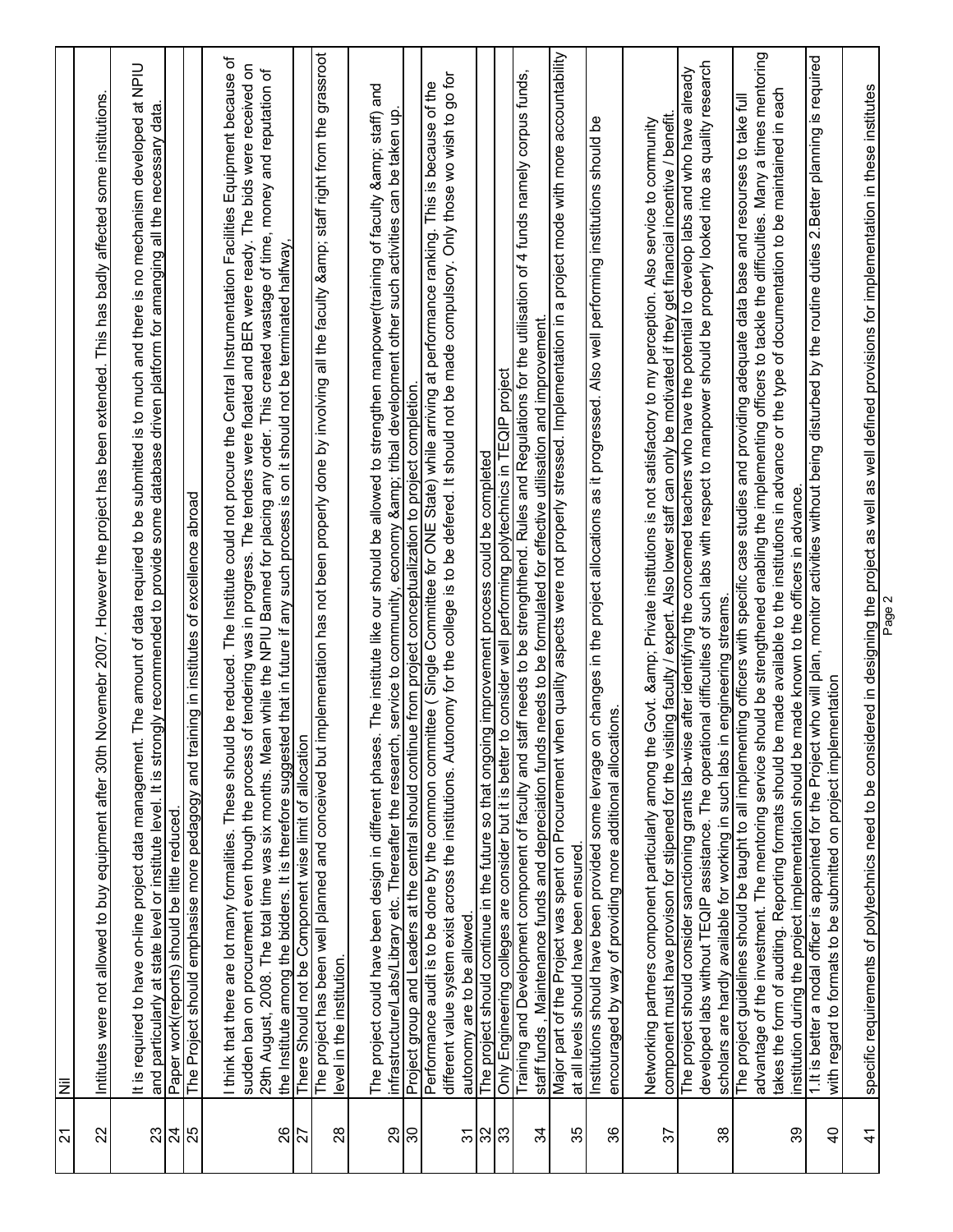| 42                             | A full fledged position at Institutional Level to be created, exlusively look after the project planning and implementation with the support of the College<br>Administration.                                                                                                                                                                                                                                                                                                                                                                                                                                                                                                                                                                                                                                                                                                                                             |
|--------------------------------|----------------------------------------------------------------------------------------------------------------------------------------------------------------------------------------------------------------------------------------------------------------------------------------------------------------------------------------------------------------------------------------------------------------------------------------------------------------------------------------------------------------------------------------------------------------------------------------------------------------------------------------------------------------------------------------------------------------------------------------------------------------------------------------------------------------------------------------------------------------------------------------------------------------------------|
| 43                             | manpower should be allowed so that professors do not have to skip their classes to prepare reports and attending unending meetings. The function of "co-<br>change in formats during the entire project period, so that more effort is given in quality implementation that in producing attractive reports. Additional support<br>unintended lapsed in in handling finance & procurement. Reporting formats should be as minimum in number as possible and there should not be any<br>comes first, financial & procurement rule books should have been published first, so that academicians are not held responsible or punished for minor<br>which institution really intends to use the money for its true purpose. In countries, where beurocracy<br>ordinator" must be abolished, since in some places the word coordinator/convenor etc means the scapegoat.<br>WB should make their own discrete assesment to find |
| $\frac{4}{3}$<br>45            | lacked in preplanning the development in phases. Most of the institutes seem to have set the goal of this project as consuming the allocated budget somehow<br>Although the project objectives were unquestionably good, very few institutes seem to have taken it seriously, attempting to understand it and accordingly<br>without looking at the long term or final output.                                                                                                                                                                                                                                                                                                                                                                                                                                                                                                                                             |
| $\frac{4}{6}$                  | are HR withing TEQIP family which could be utilized for betterment. 2) Arbitrariness/Ad-hocism on the<br>a viable "strategy", the implementation should be concretized. NPIU's name dropping by<br>SPFU could be better avoided. 3) Travel rules for Sr. People (such as Nodal Officers) should be relaxed. 4) Both the formats for Output & Outcome<br>Initially it lacked lot of clarity in terms of planning and execution. TEQIP II can cover these aspects right from begining.<br>Indicators should be re-modeled. 5) State Govt. must give meaningful " Autonomy" to the colleges<br>1) Too much documentation should be avoided. There<br>part of SPFU should be absolutely removed. Based on                                                                                                                                                                                                                      |
| 47                             | Involvement of a large no. of engineering institutions through TEQIP in the II pase shall provide a much bigger impact towards improving quality of technical<br>Implementation issues needs to be sorted out at the time of design of the project itself. Otherwise many changes at the time of execution experienced                                                                                                                                                                                                                                                                                                                                                                                                                                                                                                                                                                                                     |
| $\frac{9}{4}$<br>$\frac{8}{3}$ | TEQIP is a well planned and launched effectively inspite of initial constraints. However, the project was more than satisfactorily implemented by involving<br>majority of the faculty and staff.<br>education in the country.                                                                                                                                                                                                                                                                                                                                                                                                                                                                                                                                                                                                                                                                                             |
| 50<br>57                       | h as MBA, MCA, MSc along with BTech and MTech should also be covered. Secondly, networking should<br>The programme is well conceived. However, it is strongly felt that the discrimination among various programmes of the same institution is not desirable. All the<br>EQIP phase -I experinece for effective and uniform implementation of TEQIP schemes<br>courses taught in an institution should be covered sucl<br>Some common guidlines should be framed based on<br>be more broad based.                                                                                                                                                                                                                                                                                                                                                                                                                          |
| 52                             | activities such as in-house trainings for faculty giving the training. Too many changes in formats of reports and too many reports were a severe deterrant to<br>no in-built incentives proved difficult to handle. Networking activities did not allow any honorarium for<br>Project work involved long hours beyond official time,<br>project activities and specially academic activities.                                                                                                                                                                                                                                                                                                                                                                                                                                                                                                                              |
| 53                             | acquainted with the components and implementation plan before they are selected for participation in<br>The participating states and Institutions should be well<br><b>TEQIP Phase-II</b>                                                                                                                                                                                                                                                                                                                                                                                                                                                                                                                                                                                                                                                                                                                                  |
| 54                             | Procedure of Project Guideline for better and speedy implementation of the Project as the cost of materials/goods increased substantively due to hike in prices.<br>I would suggest to increase the upper limit of procurement for on the self goods upto Rs. 2,00,000/- instead of Rs. 22,500/- through Direct Contracting                                                                                                                                                                                                                                                                                                                                                                                                                                                                                                                                                                                                |
| 55                             | 9)<br>All PG programs whether accredited or not at the beginning phase-II of TEQIP, be included for funding. However, a condition can be specified that the<br>program in the area of PG courses should have been accredited for inclusion of PG courses for funding                                                                                                                                                                                                                                                                                                                                                                                                                                                                                                                                                                                                                                                       |
| 99<br>57                       | All PG Programmes whether accredited or not at the beginning phase-II of TEQIP, be included for funding. However, a condition can be specified that the UG<br>program in the area of PG courses should have been accredited for inclusion of PG courses for funding<br>The project should have a bottom-up approach for effective diffusion.                                                                                                                                                                                                                                                                                                                                                                                                                                                                                                                                                                               |
| 58                             | Too much paperwork.                                                                                                                                                                                                                                                                                                                                                                                                                                                                                                                                                                                                                                                                                                                                                                                                                                                                                                        |
| SS                             | 1. provision could have been made for specific research studies 2. constitution of a focussed team with full time availability of adequate number of teaching and<br>non-teaching/ accounting/reporting staff could have reduced the burden on the Principal/Nodal officer 3. Flexibility in the usage of funds under different heads<br>particularly transfer to fixed assets may have been permitted                                                                                                                                                                                                                                                                                                                                                                                                                                                                                                                     |
| 60                             | The project is well conceived and one of the best implemented projects of the world bank.<br>Page 3                                                                                                                                                                                                                                                                                                                                                                                                                                                                                                                                                                                                                                                                                                                                                                                                                        |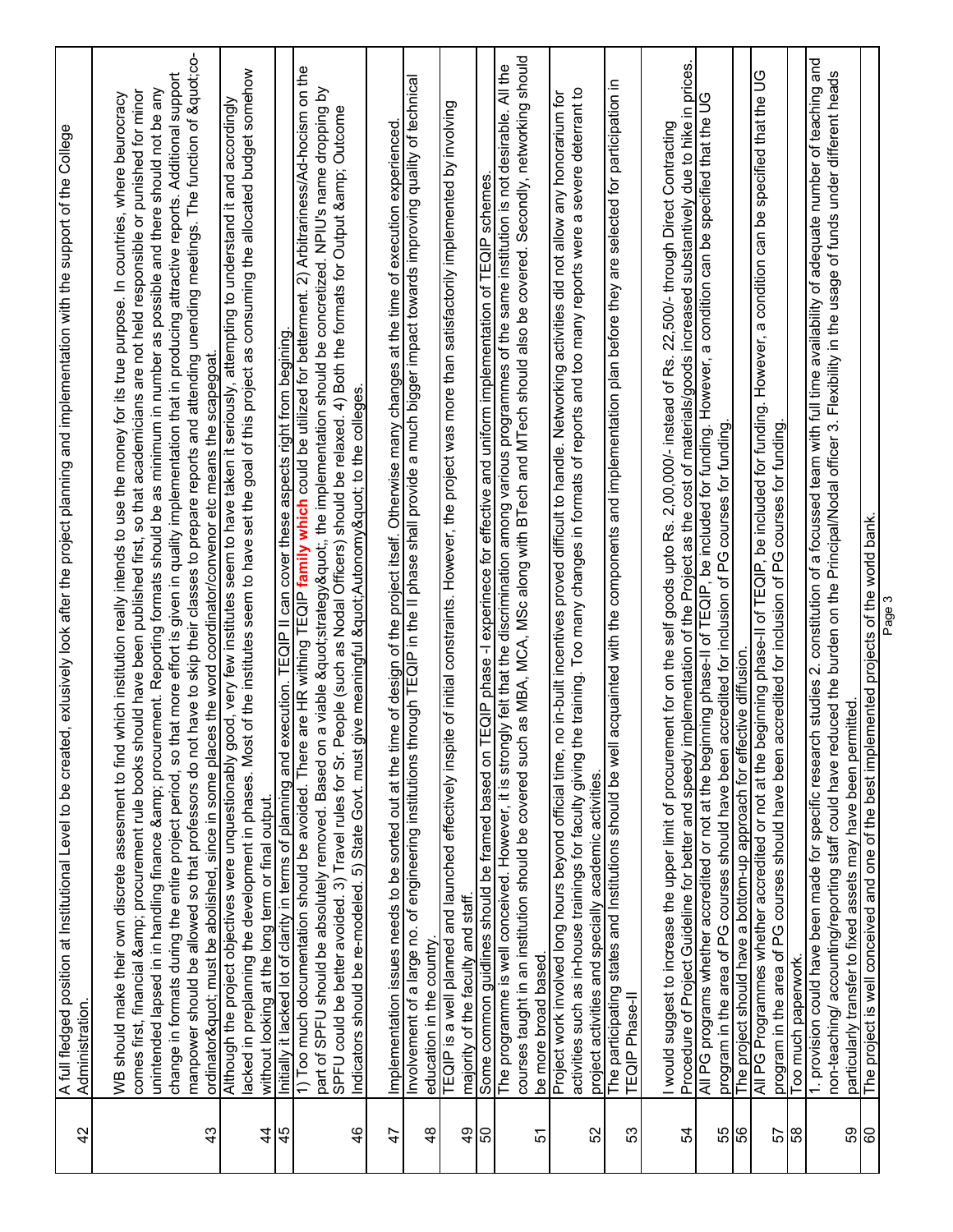| 61 | In many institutes there have been change in guard resulting in problems of continuity. There should be a back up plan in every institute for all positions<br>Purchase procedures should be modified so that institute can get best out of the available fund both in terms of quality and price        |
|----|----------------------------------------------------------------------------------------------------------------------------------------------------------------------------------------------------------------------------------------------------------------------------------------------------------|
| 82 | MIS should be designed in the begining so that the efforts for data compilation will be reduced to a greater extent                                                                                                                                                                                      |
| යි | In a university system all faculty do not work with equal zeal - TEQIP has not taken care to distuinguish people who are motivated to work and people who are<br>azy- The performance indicators are too illusive for assesment                                                                          |
| 84 | For Government Institutition project is very much helpful for its growth                                                                                                                                                                                                                                 |
| 89 | Project planning,design and execution can be improved by strengthening coordination and support at Institutes/SPFU/NPIU                                                                                                                                                                                  |
|    | In Indian scenario people normally habituated with administrative system and the older ones are felt more consistent with that. So the adaption with project                                                                                                                                             |
| 89 | the same time it should be adapted for the new generation. Hope little bit time to be taken for that, but in<br>o each other with a fine network and automatically improvement goes on.<br>manegerial system is not so easy in our country, but at<br>near future we may work more comfortably and close |
|    | project design shall be more need based as per institute needs. project implementation shall be monitor through internate based project mangament software                                                                                                                                               |
|    | and not by the method which is used at present. project implementation needs mainly two basic things i.e. manpower and empowerment of the head of project                                                                                                                                                |
|    | institute in all respect of functionalitites. This shall be get completed prior to award of project to the institute. The project institute shall be fully autonomus in all                                                                                                                              |
| 57 | respect i.e. administratively, financialy, managerial and academically                                                                                                                                                                                                                                   |
|    | n. More of a top down approach with little flexibility. Every institute was grateful for getting the funding to<br>One impression was that the program came as a given                                                                                                                                   |
|    | am would be more successful if there was better feedback. The officials of the WB came with a set<br>improve and build on their strong points. But this progr                                                                                                                                            |
| 89 | mindset of knowing what is best for us poor souls.                                                                                                                                                                                                                                                       |
| 69 | LTA should be avoided 3. All deadlines should be specified at the begining of the project<br>1. Well designed MIS is needed 2. Abrupt changes in                                                                                                                                                         |
|    | The emphasis opn R&D activity was too lttle which needs to be enhaunced to the maximum in the second phase. Applied Sciences should also be                                                                                                                                                              |
| 20 | associated and strengthened                                                                                                                                                                                                                                                                              |
|    | The general impression is that though the overall implementation has earned the satisfaction of all concerned, still traces of dissatisfaction could be discerned                                                                                                                                        |
| 71 | possibly due to some perceived gaps occuring in mode of implementation and the yielded results, sometimes failing to fulfil the aspirations                                                                                                                                                              |
|    | There should be flexibility upto 10 percent in adjustment of funds allocated in various heads and the amount spent in those heads to the head of the institutions                                                                                                                                        |
| 72 | Repeatation in information required from the institute to sent to SPFU/NPIU should be reduced while designing forms for TEQIP Phase 2.                                                                                                                                                                   |
|    | utilizations of the equipments purchased from the TEQIP project should be measured through some appropriate parameters in some way. For report generation                                                                                                                                                |
| 73 | (as all the reports are standard and maintains the same format) a MIS should be prepared that helps a lot to all institute for doccumentation of the project                                                                                                                                             |
|    | For the implementation of the project, the Govt officials, Directors of the Institutes and Coordinators of the project must be trained properly and the acounts                                                                                                                                          |
|    | offiers are transferred vey offenly in my state and the proper implementation of the project is not in the<br>officers of the institutes must be fixed. These acounts                                                                                                                                    |
| 74 | spirit of the world bank norms. The Govt has not permitted the teachers for the training in the foreign universities                                                                                                                                                                                     |
|    | activities for which there is no financial or any other incentive. This is the gereral feeling and has been<br>The coordinators have to do lot many time- consuming                                                                                                                                      |
|    | discussed among coordinators in different meetings. There is no insentive for those who participate in the common activities like service to community, academic                                                                                                                                         |
|    | networking etc. 2. The performance auditors should peruse the records like the financial auditors and should try to remove snags continuously. NPIU must have                                                                                                                                            |
|    | not received many such querries although they are bound to be there. 3. Change of 'Mind Set' is required for such programmes for which effective strategies                                                                                                                                              |
| 75 | need to be evolved for the next phase.                                                                                                                                                                                                                                                                   |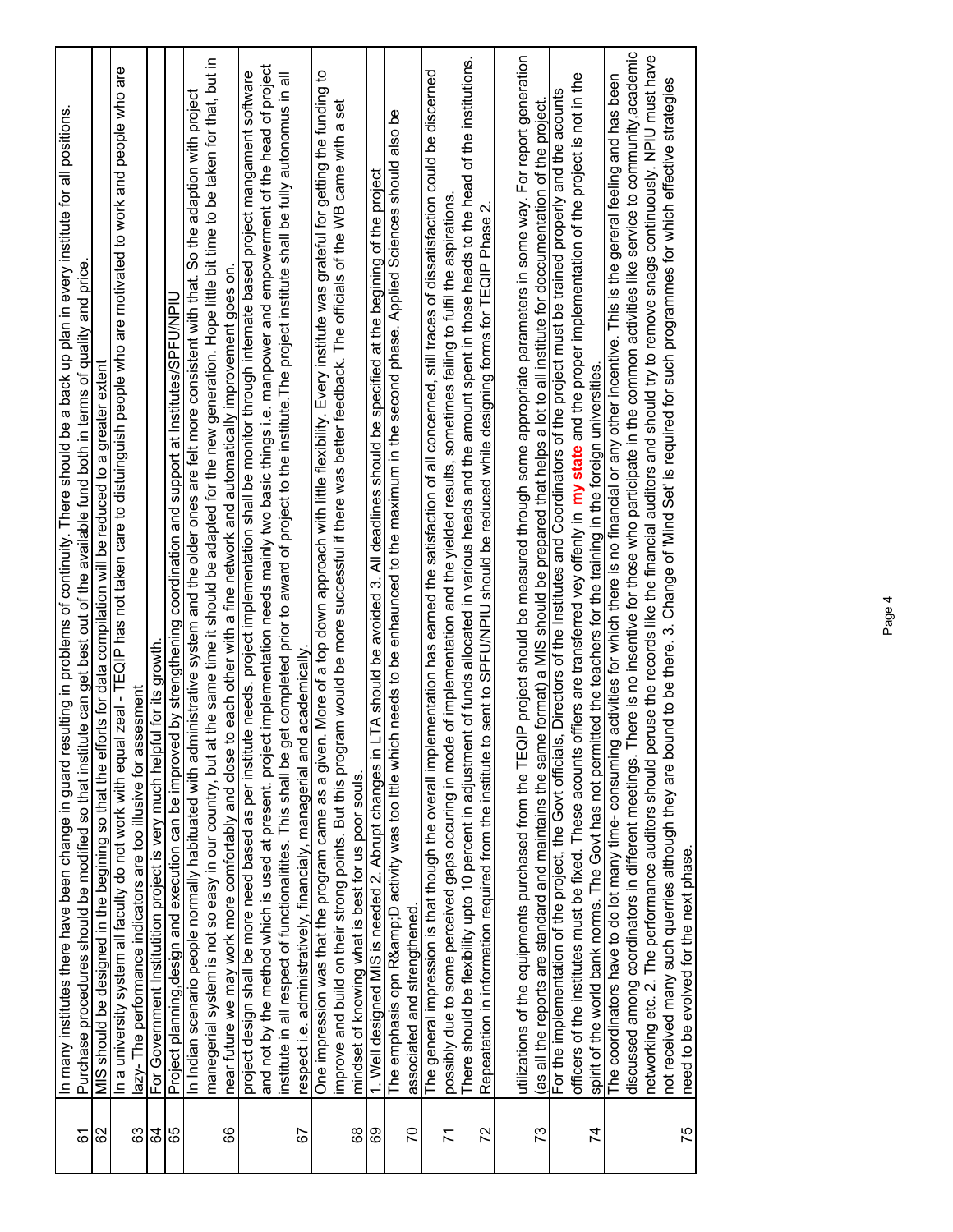|                     | 2. Project Design and Preparation                                                                                                                                                                                                                                                                                             |
|---------------------|-------------------------------------------------------------------------------------------------------------------------------------------------------------------------------------------------------------------------------------------------------------------------------------------------------------------------------|
| Q,                  | <b>Comments or suggestions for improvement</b>                                                                                                                                                                                                                                                                                |
|                     | Design of networking component has to be reviewed and a new design to be arrived                                                                                                                                                                                                                                              |
| $\sim$              | Networking cocept is very good, But implementation was very difficult due to various constrains like lack of interest, time and ego problems. Sevice to<br>community concept was very good                                                                                                                                    |
| ω                   | in the same city. At the same time other TEQIP instutions in the city couldnt. So i feel its really on the<br>leaders, management policies and teachers mindset what is their vision. Yes TEQIp has given measures how far u are on the correct path. Secondly it has<br>We were really good in the networking because of NIT |
| 4                   | given correct direction as well<br>Services to Community was not clearly understood and nothing great was achieved in this aspect.                                                                                                                                                                                            |
|                     | to choose their own path to achieve academic excellence,some of the heads of Institution are not set their<br>mind to improve the academic excellence but they need somr more time to set their mind. 2. Networking of Institutions needs some more concentration.<br>1. Though this Project allowed freedom to Institutions  |
| $\omega$   $\omega$ | Networking is not that effective. More efforts are needed in designing the process of implementation of networking.                                                                                                                                                                                                           |
|                     | NBA pending with Apex body and pending issues of Atonomy to unaided Institutes. Expeditation of these issues by NPIU was not visible. NPIU could have                                                                                                                                                                         |
|                     | better designed the mechanism to understand the concept of Services to community. Maximum Student involvement is not seen. Networking was mere formality<br>and done for the sake of requirement of reports. This idea can be designed in such a way that deviations of institues planned targets from achievements i.e. gap  |
|                     | rate the performance of the Institutes. Networking targets should be designed in CIP itself ex. launch of<br>analysis should have been used as one parameter to                                                                                                                                                               |
|                     | centers of excellence in specific areas considering the strength of networking institues and funding should have been given to such netwroking activities which                                                                                                                                                               |
| r                   | will remain even after the project ends. For such center faculty identification from network Institutes and other prerequisites should be well defined before the<br>selection of institues. Services to community should be designed such that Institutes have to make it as Credit course at least for 4 credits            |
| $\infty$            | worthless things havebeen given unnecessary importance                                                                                                                                                                                                                                                                        |
| ၜ                   | The concept of Services to Community & Economy need to be understood clearly for effective implementation.                                                                                                                                                                                                                    |
| $\overline{0}$      | is good<br>There is no specific comments. Overall infrastructure                                                                                                                                                                                                                                                              |
| $\overline{1}$      | Though Serrvices to Community & Economy are noble ideas but rarely guideleines have been provided to such Institutions which are lagging behind<br>Networking activities are required to be more strenthen.                                                                                                                   |
|                     | Students and staff should be more motivated for networking activities and Services to the community & economy. I am very sad to understand that even at                                                                                                                                                                       |
|                     | the fag end, institutes (staff and students) have not understood the meaning and importance of Services to the community. There is a ego problem amongst the                                                                                                                                                                  |
| $\frac{1}{2}$       | are generally on personal level which should be discouraged.<br>faculty for having network activities. Network activities                                                                                                                                                                                                     |
| $\frac{3}{2}$       | $\equiv$                                                                                                                                                                                                                                                                                                                      |
| $\overline{4}$      | Both formal and informal networking with faculty of various institutions has increased professional outputs especially in the form of publications, joint Ph.D<br>guidance in national and international journals.                                                                                                            |
|                     | of different component of the project, it may be in the form of Monetary benifits/increment/Promotion for<br>There should be some incentive for the nodal officers                                                                                                                                                            |
|                     | the faculty members so that they will take more interest for successfully implementing the project component. Their should be some additional marks for the<br>students so that they will take interest in Services to community and economy may in General profficiency of their course curriculum.                          |
| $\frac{9}{16}$      | Benefits of Networking activities will be more evident in the longer term                                                                                                                                                                                                                                                     |
|                     | For networking one should ensure that the head of the Institution spares their faculty members for a preagreed purpose like joint research and preparation of                                                                                                                                                                 |
| $\overline{1}$      | project proposals for submission                                                                                                                                                                                                                                                                                              |
| $\frac{8}{1}$       | Networking needs to be redefined. It will have the constraints due to geographical location, availability of faculty, faculty expertise etc. There has been the<br>Such problems need to be addressed.<br>problem of mental blocks also.                                                                                      |
| 6Ļ                  | ΙİΝ                                                                                                                                                                                                                                                                                                                           |
| $\overline{20}$     | The Institutes should be allowed to choose Network Partners. After this exercise leftover Institutes may be attached to already formed groups with their consent.                                                                                                                                                             |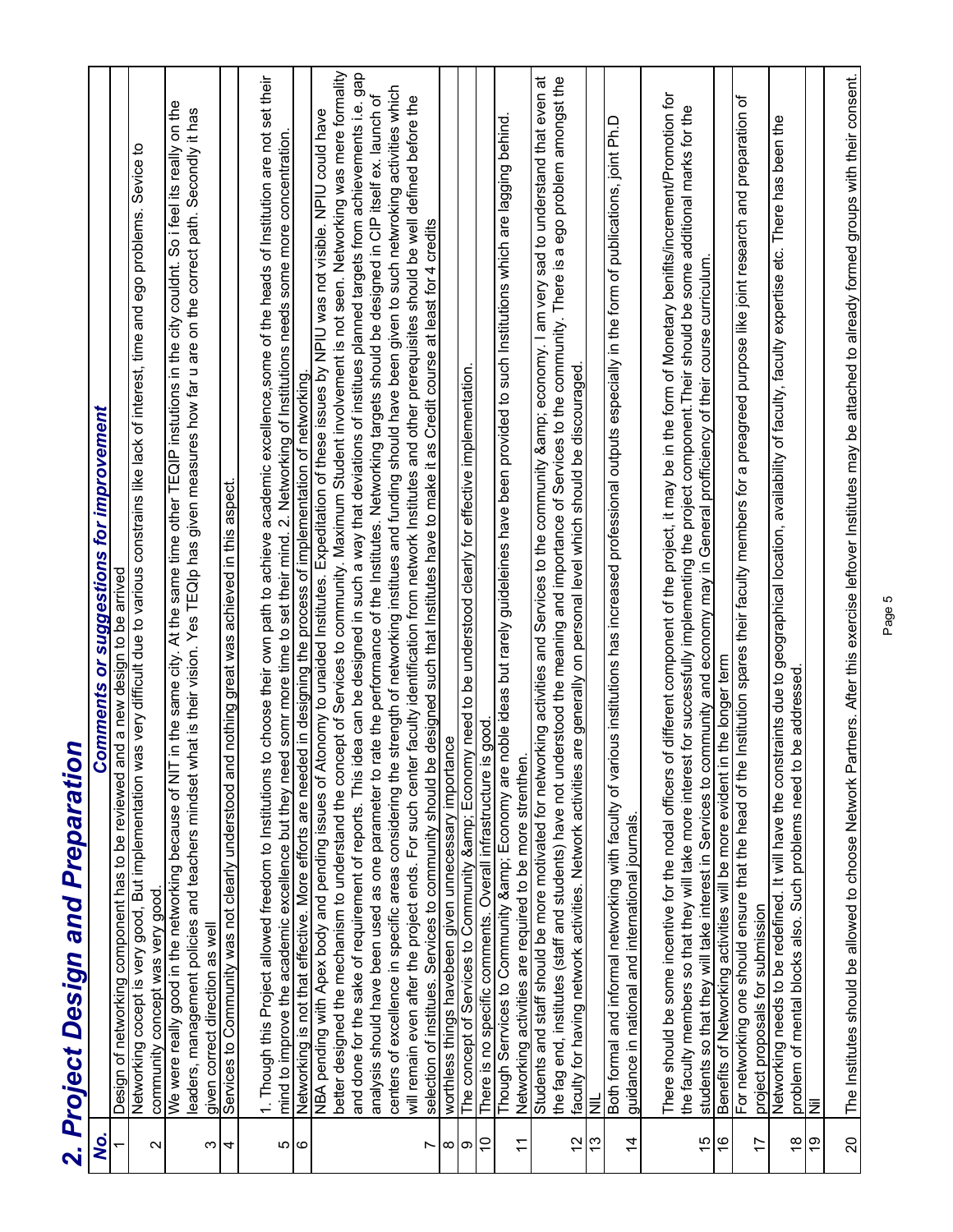| $\overline{2}$      | has many good features. Force the authority to have sufficient staff in institute. Students are motivated to participate in Service to Community project if they get<br>manage project and conduct networking activities or any service community project. Thoogh the project<br>some credit out of it. Institute affiliated to university does not have freedom to change course / curriculum structure. It must be mande mandetory to have<br>academic autonomy, in such cases courses like EPICS (Engineering Project in Community Service) Purdue Univerity might be made possible<br>If there is not sufficient staff is available, it is difficult to |
|---------------------|-------------------------------------------------------------------------------------------------------------------------------------------------------------------------------------------------------------------------------------------------------------------------------------------------------------------------------------------------------------------------------------------------------------------------------------------------------------------------------------------------------------------------------------------------------------------------------------------------------------------------------------------------------------|
| 22                  | More flexibility/brodening of work area is necessary for services to community Financial support for research activity and to develop conduicive environment for<br>the same within all networking institute is essential                                                                                                                                                                                                                                                                                                                                                                                                                                   |
| 23                  | Nothing specific                                                                                                                                                                                                                                                                                                                                                                                                                                                                                                                                                                                                                                            |
| 24                  | state to have collaborative Institutes nearby. An institution could not get a Networking Institute near by.<br>This programme must have been implemented in my<br>i wish that TEQIP should continue further                                                                                                                                                                                                                                                                                                                                                                                                                                                 |
|                     | This created slow running of the networking.                                                                                                                                                                                                                                                                                                                                                                                                                                                                                                                                                                                                                |
| $\frac{25}{26}$     | TEQIP Guidline must have cleare indications for involvement of students in community Services and Networking                                                                                                                                                                                                                                                                                                                                                                                                                                                                                                                                                |
| 27                  | have not been taken up to the satisfactory level due to conceptual problem at institution level initially.<br>The Services to Community and Networking activities                                                                                                                                                                                                                                                                                                                                                                                                                                                                                           |
| $^{28}$             | Funding may be based of performance in terms of outcome of the investment made not on the expenditure statement. There is a need to include some<br>parameters to measure the utilization of the infrastructure/lab equipments procure from the funds.                                                                                                                                                                                                                                                                                                                                                                                                      |
| 29                  | Service to community and Networking were the weak components in the project. Need more conceptual clarity on these two components. Networking has to be<br>based on need based, not by force or restrictions. (choice avilable for formal networking was limited during the first phase of TEQIP)                                                                                                                                                                                                                                                                                                                                                           |
| 30                  | expected. Many of the activities were directed under common umbrella. Though Institutions were allowed to decide their path of academic excellence, But high<br>Networking and Service to the community has not been understood clearly at the begining. Now it is too late to adapt. Still freedom to the Institution was                                                                                                                                                                                                                                                                                                                                  |
| 51                  | level thoughts were necessary at the begining of the projects and are to be validated for the completion at the end.<br>More funds should be allocated for presentation of research papers at the international plateform abroad                                                                                                                                                                                                                                                                                                                                                                                                                            |
| 32                  | Academic autonomy at institution level should be mandatory. Being diploma level institute there is lack of facilities for publications, products design and patents<br>IPR course may be introduced in their curriculum, so that research culture can be developed by the faculty and student community                                                                                                                                                                                                                                                                                                                                                     |
| 33                  | activities.                                                                                                                                                                                                                                                                                                                                                                                                                                                                                                                                                                                                                                                 |
| 35<br>$\frac{4}{3}$ | has never been at desired level. An in-built mechanism to ensure such perticipation should be envisaged<br>In Networking role of Lead institute has not been properly addressed. Joint seminar based Networking activities should be discouraged.<br>Faculty exchange shuld be encourged as networking activity<br>In SCE activities involvement of Faculty and Students                                                                                                                                                                                                                                                                                    |
|                     | get<br>Govt. institutions have NOT COMPLETE FREEDOM for Academic Excellence but it has paved a way to certain extent. Similarly each state MUST                                                                                                                                                                                                                                                                                                                                                                                                                                                                                                             |
| 36                  | disadvantages states as far as infrastructure, geographical location etc.are concerened. Similarly Students must be provided some non financial be benefit /<br>incentive to incourage the service to community component as semester system / tight teaching schedule does not encourage them for such activities<br>representation in the project by incorporating BOTH polytechnics & engg. colleges to remove the regional disparity as some states are really                                                                                                                                                                                          |
|                     |                                                                                                                                                                                                                                                                                                                                                                                                                                                                                                                                                                                                                                                             |
|                     | come from metropolitan cities and a few selected coaching-based cities of the country. They devote major time in job market analysis compared to very little<br>Academics are the worst victims in the free market economy. Students are little interested in real life problems of others in the society. 90% of the students                                                                                                                                                                                                                                                                                                                              |
| 57                  | time in academics. Where academic degrees are gradually turning into purchaseable commodities, talking of community service is meaningless.                                                                                                                                                                                                                                                                                                                                                                                                                                                                                                                 |
| 38                  | ω<br>The spirit of networking is in paper only. Needs a lot of homework to make it effective. The freedom provided for implementation of the project got prevented<br>lot as in addition to TEQIP audit, audit as per institutional rules also exist which made us to follow the safer route. The reporting format for the services to<br>community needs revision                                                                                                                                                                                                                                                                                          |
|                     | here again minimum targets for visit to foreign institutes should have been made mandatory ion academic excellence for polytechnics. Involvement of students                                                                                                                                                                                                                                                                                                                                                                                                                                                                                                |
| 39                  | cluster and lead institutes having no interest in partener ionstitutes' progress, significant achievements were not possible. However with this restiction of cluster<br>hy helped some students in identifying real life problems. Earlier it was restricted only to institutes in<br>being removed in last phase, definite improvements are possible.<br>could not get momentum as desired hence this has or                                                                                                                                                                                                                                              |
| $\overline{4}$      | Special Monetary Incentives to be offered for the faculty, staff and students for participating in Networking Institutions.                                                                                                                                                                                                                                                                                                                                                                                                                                                                                                                                 |
|                     | Page 6                                                                                                                                                                                                                                                                                                                                                                                                                                                                                                                                                                                                                                                      |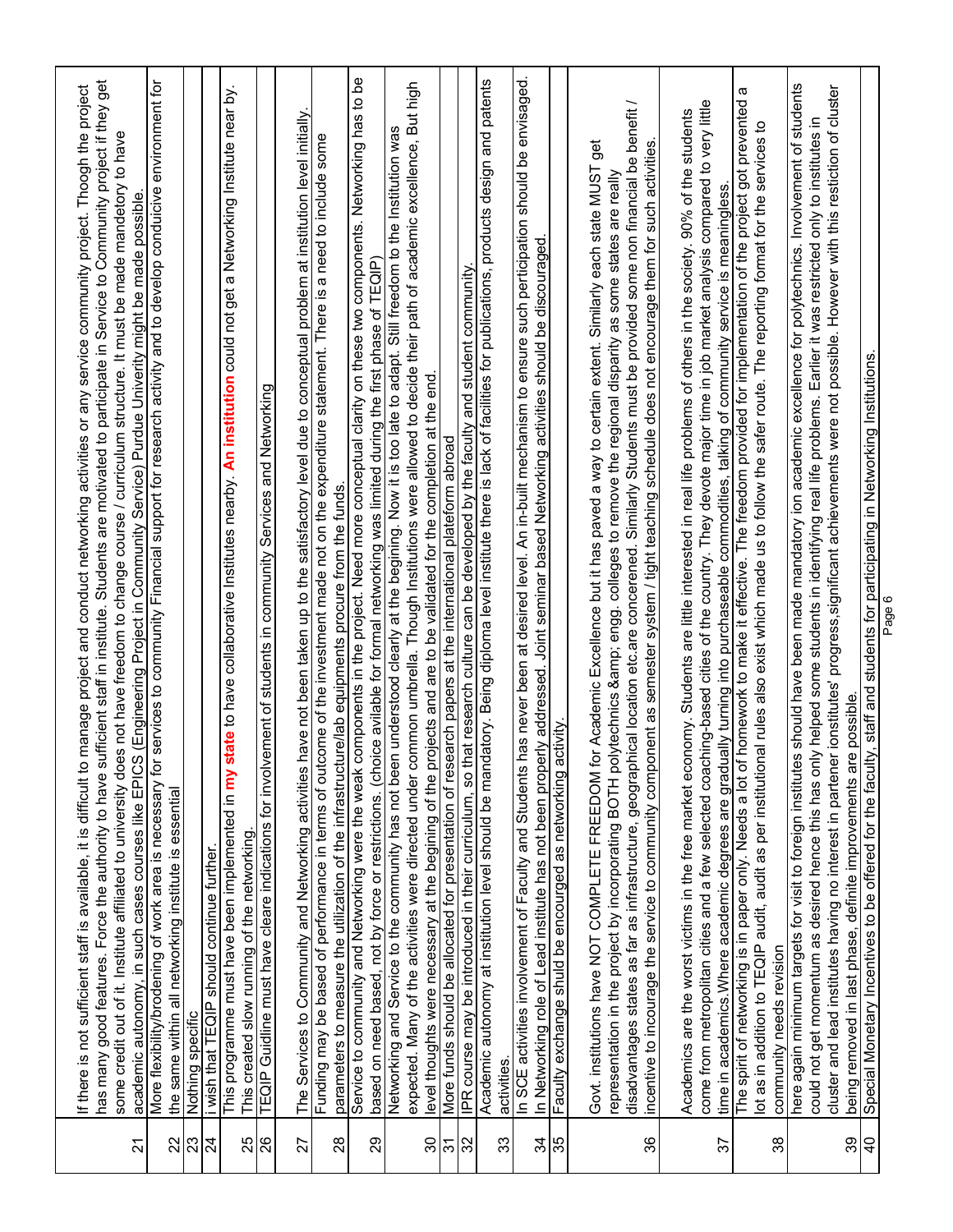| $\overline{1}$ | Project design was very good. But it was inferred as per one's own benefit.                                                                                                                                                                                                                                                       |
|----------------|-----------------------------------------------------------------------------------------------------------------------------------------------------------------------------------------------------------------------------------------------------------------------------------------------------------------------------------|
|                | Although competitive selection was adopted a few premier lead institutes did not perform as leaders. On the contrary, smaller institutes (partners) performed                                                                                                                                                                     |
| $\overline{4}$ | enjoyed the major chunk of the funds. Probably the SPFU and NPIU could have given a rethought rather<br>much better than the lead institutes. But lead institutes                                                                                                                                                                 |
|                | than continuing the same institutes as lead institutes.                                                                                                                                                                                                                                                                           |
| 43             | Scope of expenditure and payment to involved faculty for this component should increase.<br>Services to community was a very subjective element.                                                                                                                                                                                  |
|                | productive<br>SPFU. 2)<br>People become shaky. I have the experience of MOTIVATING PEOPLE IN A MULTINATIONAL ENVIRONMENT, which has been totally ignored by<br>1) SPFU's constant intervention in the wrong sense on purchase & other actovities(while taking no AUDIT responsibility) makes the output less                      |
| $\frac{4}{3}$  | Buying the right equipment to achieve "academic excellence" can be easily decided by the college authority. Ignoring their knowledge by SPFU is<br>perhaps the SINGLE MOST BAD POINT IN THE ENTIRE TEQUIP ACTIVITY.                                                                                                               |
|                | nstitutes needs to be granted at the time of entry only. Otherwise the credit transfer, utilisation of<br>In case of networking the autonomy to all networking                                                                                                                                                                    |
|                | to community their needs additional training to faculty advisors for taking up projects in this area. As this<br>aboratories remain only on paper. In case of services                                                                                                                                                            |
| 45             | at the end of the project.<br>is innovative idea needs continuation and better attention for impact                                                                                                                                                                                                                               |
| 46             | More focus should be given on networking activities                                                                                                                                                                                                                                                                               |
| 47             | SPFU's. SPFUs must be strainthern regarding infrastructural facilities in order to better performance.<br>Institutes are well equiped during project period unlike                                                                                                                                                                |
| $\frac{8}{3}$  | The concept of lead & network institutions, wonderful though, got diluted during project implementation. It is felt that good lead institutes are essential for<br>effective implementation of TEQIP and achieving project objectives                                                                                             |
|                | Though there was a conceptual problem in understanding the activities to be taken up under Services to Community, the institutions have geared and taken up                                                                                                                                                                       |
| $\frac{6}{7}$  | the activities on a large scale.<br>Emphasis on research activities has to be given.                                                                                                                                                                                                                                              |
| $\frac{5}{5}$  |                                                                                                                                                                                                                                                                                                                                   |
|                | More effective coordination between MHRD, NPIU and institutions is called for.                                                                                                                                                                                                                                                    |
| 52             | Procurement activities, reporting and audits left little time and incentives for services and networking activities. Hence few JOINT professional outputs.<br>Instituional professional outputs were in themselves hard to achieve besides heavy academic and project work, hence few joint outputs                               |
|                |                                                                                                                                                                                                                                                                                                                                   |
| 53             | In general there is a conceptional problem in understanding and undertaking activities under networking and services to community components. The concept is<br>understood towards the end of the project by the institutions.                                                                                                    |
|                | would like to suggest that the rigidity of guideline in respect of facilitating and monitoring of the project should be relaxed to allow the Programme Institution                                                                                                                                                                |
| 54             | choosing its own path of implementing the Project with freeedom for achieving academic excellance.                                                                                                                                                                                                                                |
|                | Concerted efforts to recognize and appreciate the services rendered by the student to the community might improve there participation and exposure to real life                                                                                                                                                                   |
| 55             | problems                                                                                                                                                                                                                                                                                                                          |
|                | Concerted efforts to recognize and appreciate the services rendered by the student to the community might improve there participation and exposure to real life                                                                                                                                                                   |
| 99             | proplems.                                                                                                                                                                                                                                                                                                                         |
| 57             | ined to the institutons. The nstitutions both Govt. and Self financng should share the facilites for<br>explai<br>The concept of Networking is to be more clearly<br>improvement of quality of technical education.                                                                                                               |
| 58             | 1. none                                                                                                                                                                                                                                                                                                                           |
|                | Activities that were taken up by various participating institutions under the services to the community component of the project, needs to be compiled and an an                                                                                                                                                                  |
|                | exclusive discussion may be held at an appropriate level so that similar programs can be taken up else where also. Other interested parties such as Non-                                                                                                                                                                          |
|                | Governemental organisations, other departments such as Ministry of labour, Ministry of industry, Ministry of welfare etc. of the state governments and                                                                                                                                                                            |
| 59             | Government of India may also be invited.                                                                                                                                                                                                                                                                                          |
|                | and hence all activities related to networking have shown poor performance everywhere. There had been<br>limited or negligible networking amongst institutes, departments etc which has certainly improved. But if the choice of marriage between institutes is left to the<br>The freedom to choose network partners was missing |
| 8              | institutes, a successful marriage is likley to emerge.                                                                                                                                                                                                                                                                            |
|                | nt that they can get anything through TEQIP and there was no uniformity in implementation and lot has<br>In general the basic feeling was that all faculty though                                                                                                                                                                 |
| 67             | unhealthy practices<br>been left to the individual institutions which promoted                                                                                                                                                                                                                                                    |
| 62             | staff<br>be included as parameters for progress for individual (student/ faculty/<br>Services to Community and Networking activities may                                                                                                                                                                                          |
| 63             | no comments                                                                                                                                                                                                                                                                                                                       |
|                | Page 7                                                                                                                                                                                                                                                                                                                            |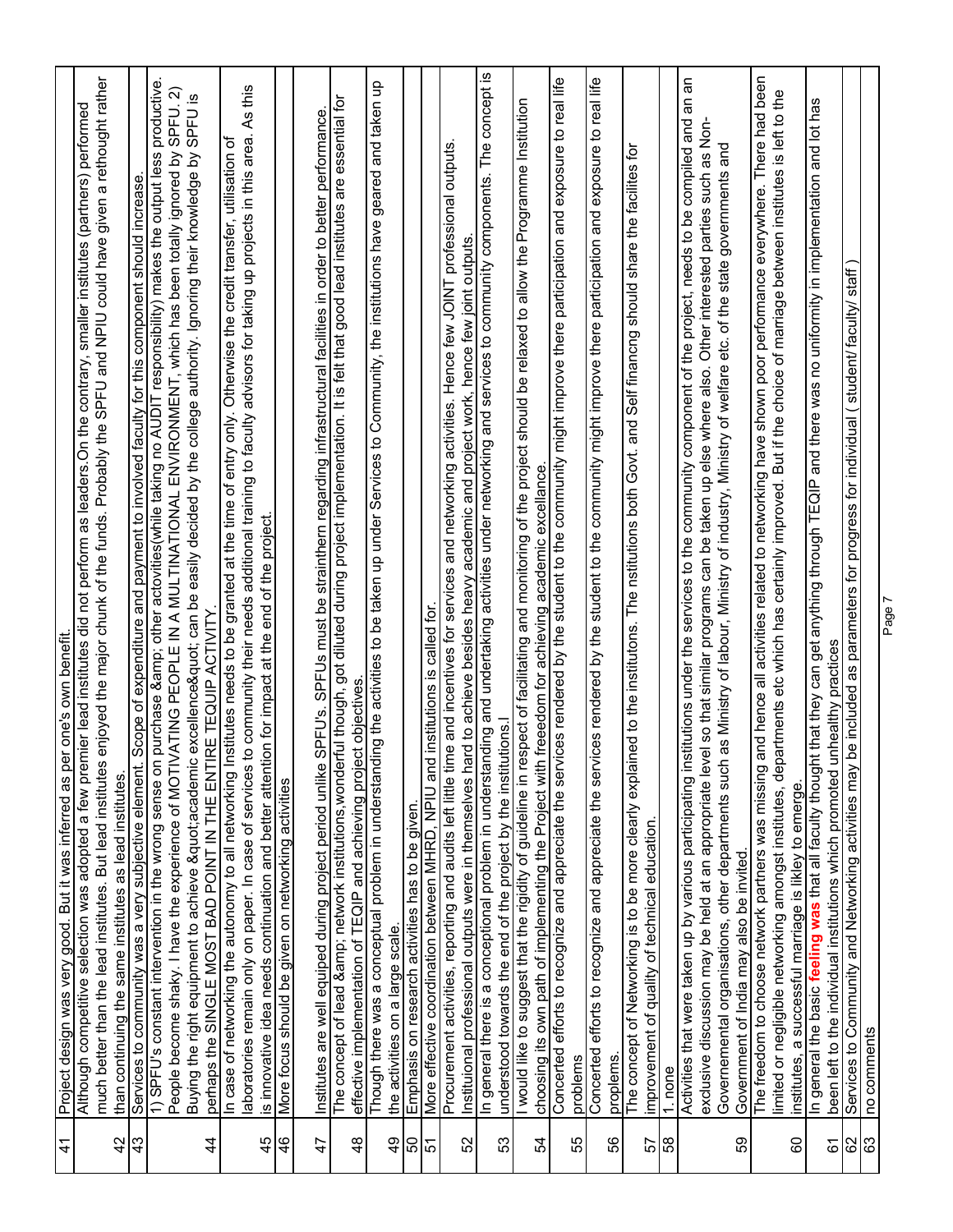|          | Networking was an important aspect of the program in my opinion. But did not really take off as much as was desired as all education institutes are used to live                                                                                                                                                                                                                                                                                                                               |
|----------|------------------------------------------------------------------------------------------------------------------------------------------------------------------------------------------------------------------------------------------------------------------------------------------------------------------------------------------------------------------------------------------------------------------------------------------------------------------------------------------------|
|          | 64   behind their walls. It is a start which will bear good fruit in times to come. But need to emphasised as it may fall by the wayside                                                                                                                                                                                                                                                                                                                                                       |
| 65<br>00 | Project design requires more meticulous planning                                                                                                                                                                                                                                                                                                                                                                                                                                               |
| 66       | The created facilities through TEQIP has direct impact on publication etc. which has improved alot.                                                                                                                                                                                                                                                                                                                                                                                            |
|          | deally, students should get an exposure of what problems should be identified to support the economically disadvantaged people of our society. But in pradtice,                                                                                                                                                                                                                                                                                                                                |
|          | arge number of students could not be motivated owing to normal academic pressure of semester systems as well as due to a general aversion to follow matters                                                                                                                                                                                                                                                                                                                                    |
|          | outiside routine academic schedule. While the networking schemes (both formal & informal) have definitely boosted the academic and professional outputs                                                                                                                                                                                                                                                                                                                                        |
|          | 67 lin general, some factors like products, patents etc., failed to score the desirable marks.                                                                                                                                                                                                                                                                                                                                                                                                 |
|          | The teacher-student ratio was the main problem in the institute for the implementation of the service to community and Networking. Govt has not sanctioned the                                                                                                                                                                                                                                                                                                                                 |
|          | 68 Irequired number of teaching and teching supporting posts.                                                                                                                                                                                                                                                                                                                                                                                                                                  |
| ල<br>ග   | For increased professional outputs (publications, products, designs, patents, etc) from participating institutions, identification of specialised fields of studies and<br>the promising teams of networking institutions is required to be done prior to selecting the institutions and the departments. Identified activities should be<br>Ifinancially supported. Such activities could be identified for Formal as well as non-formal institutes. This aspect remained below expectations. |
|          |                                                                                                                                                                                                                                                                                                                                                                                                                                                                                                |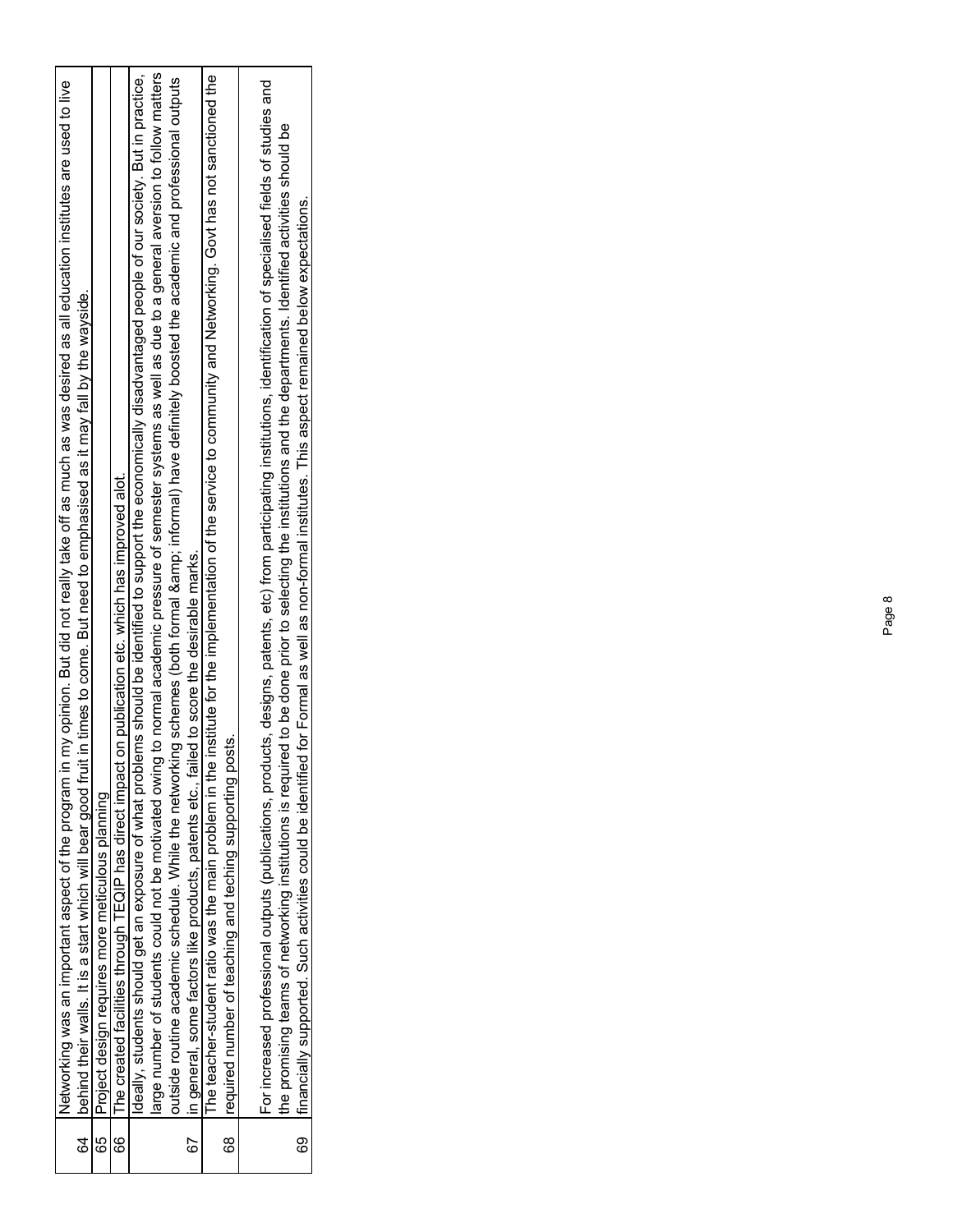| .<br>چ                | suggestions for improvement<br><b>Comments or</b><br>3. Project Implementation                                                                                                                                                                                                                                                  |
|-----------------------|---------------------------------------------------------------------------------------------------------------------------------------------------------------------------------------------------------------------------------------------------------------------------------------------------------------------------------|
|                       |                                                                                                                                                                                                                                                                                                                                 |
| la                    | A week before autonomy is being granted. But GR is not published yet.<br>Block grants not implemented. Autonomies and Central govt regulations contradicted each other in many cases.                                                                                                                                           |
| ω                     | grant academic autonomy some of the vice chancellors are not interested in granting academic autonomy<br>2. Finding the dedicated chairman of BOG is the problem.<br>1. Though State Government is giving no objection to a                                                                                                     |
|                       |                                                                                                                                                                                                                                                                                                                                 |
| 400                   | Block grant yet to implement in our institute. The most significant contribution of TEQIP to our institute is full autonomy.<br>Issues related to Autonomy to unaided Institutes are not resolved under TEQIP. A special move sho                                                                                               |
|                       | bour and money its all about govt. engg. colleges not the private institutrions<br>too much of worthless paper work waste of time lal                                                                                                                                                                                           |
| Ľ                     | Full autonomy is not an essential part to achieve excellence of an institution. But Mechanism has to developed to reduce the delay in implementation. As part of<br>much to the community. In most of the BOGs, accademicians, experts and insdustrialist are nominal<br>university/ government the institutions can contribute |
|                       | polititions, government nominies and admistrative officers are more. It makes faculty /staff and students more dependent on politions.<br>Practical autonomy both in managerial and financial aspects are Pivotal in Govt. run organisations.                                                                                   |
| ထ တြ                  | Overall structure is good                                                                                                                                                                                                                                                                                                       |
| $\Xi$                 | Some more detailed guidelines how BOG should function to be provided                                                                                                                                                                                                                                                            |
| $\overline{ }$        | State Govt. has to pay an active role for the facilitation of the project.                                                                                                                                                                                                                                                      |
| $\frac{2}{3}$         | Institutes should be moulded and empowered to work with responsibility, committment in autonomous environment. BoGs are not functional everywhere and<br>hence there is no much involvement of BoGs in the functioning of the institutes or in implementation of TEQIP.                                                         |
| $\frac{3}{2}$         | $\bar{\bar{z}}$                                                                                                                                                                                                                                                                                                                 |
| $\overline{4}$        | Autonomy provided is limited to TEQIP implementation only. BOG is not functioning properly                                                                                                                                                                                                                                      |
| $\frac{5}{1}$         | The autonomous status of the college has helped in quicker execution of routine activities. There is a decrease in bureaucratic procedures for effective usage of<br>funds.                                                                                                                                                     |
| $\frac{1}{6}$         | leader, it should be a educationalist or industrialist.<br>Chairman of BOG should not be a Political                                                                                                                                                                                                                            |
| $\overline{1}$        | Block grant system is yet to be introduced                                                                                                                                                                                                                                                                                      |
| ∣∞                    | to depute faculty members abroad for training<br>Full powers should be given to the principal/Directors                                                                                                                                                                                                                         |
| é,                    | by government. TEQIP probably did not make any changes. For NITs these features were valid before<br>These features in government institutions are decided<br><b>TEQIP</b> started.                                                                                                                                             |
| 20                    | Ξ                                                                                                                                                                                                                                                                                                                               |
| $\overline{21}$       | Block grant funding has not been implemented in NITs                                                                                                                                                                                                                                                                            |
| $\frac{2}{3}$         | Full Academic autonomy needed for better outcome                                                                                                                                                                                                                                                                                |
|                       | Block grant system is in place in 90% of the institutions. Broader guidelines on composition and functioning of BoGs to be given                                                                                                                                                                                                |
| $\overline{2}$        | Centrally funded institutions has full academic autonomy and partial administrative and managerial autonomy and nearly zero FINANCIAL AUTONOMY (No<br>Block grant yet)                                                                                                                                                          |
| 25                    | Autonomy implemented under university guidelines i.e under constraints.                                                                                                                                                                                                                                                         |
|                       | More autonomy should be given to the institute in terms of transfer of money from one head to other so that needbased segment could be strengthened                                                                                                                                                                             |
| $\frac{26}{27}$       | autonomy is one which helps overall development institutions, it is a good practice.                                                                                                                                                                                                                                            |
| $\frac{8}{28}$        | Autonomy and block grants with rules and regulation should be made mandatory.                                                                                                                                                                                                                                                   |
| 29                    | ny with accountability and can also ensure the sustenance of Policy Reforms. This aspect has not received<br>A team of good Managers can only excercise autonor<br>due attention                                                                                                                                                |
| $\overline{\text{S}}$ | Real autonomies should be made available.                                                                                                                                                                                                                                                                                       |
| $\overline{5}$        | There are no clear guidelines / instructions to Government / BOG to implement the project. Similarly transfer of the faculty also cause the dilution of the<br>implementation part in real spirit.                                                                                                                              |
|                       | Page 9                                                                                                                                                                                                                                                                                                                          |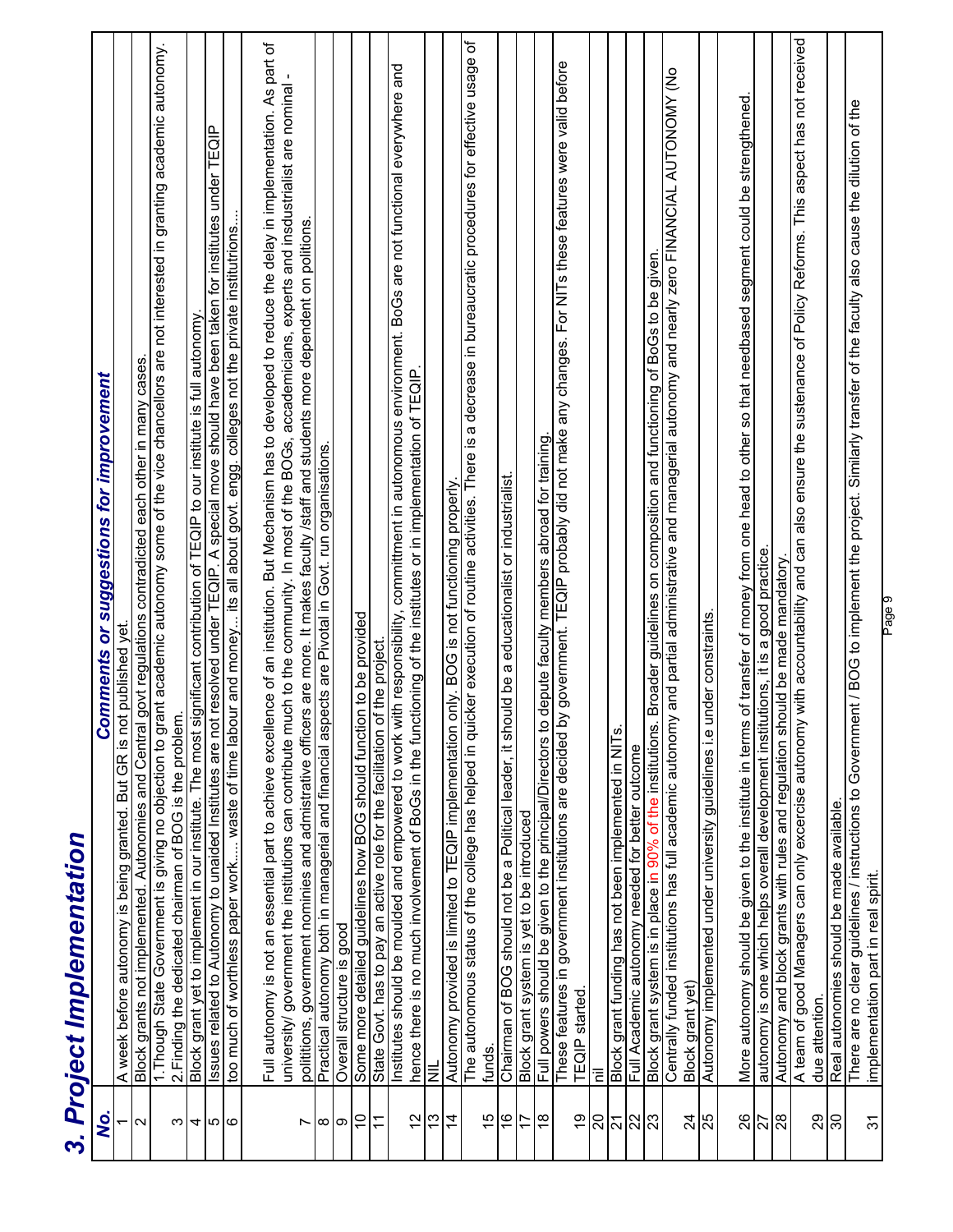|                | So far NITs are considered, still miles have to be walked. In areas of consultancy-based projects, NITs will always have to compete with IITs and it is here where<br>NITs will have little chance of earning through consultancy for future survival. For working in the labs, for postgraduate courses, everywhere there is severe                                                                                                                                    |
|----------------|-------------------------------------------------------------------------------------------------------------------------------------------------------------------------------------------------------------------------------------------------------------------------------------------------------------------------------------------------------------------------------------------------------------------------------------------------------------------------|
|                | constraint of quality research scholars/students in NITs. Best students of the country move out to USA through GRE as they get both status to dominate over the                                                                                                                                                                                                                                                                                                         |
|                | rest of Indians and earn huge scholarship even more than the salary of a Professor in NIT. The next best lot goes to IITs. Who will come to the NITs? Only those<br>capability. All steps towards academic excellence should be taken considering these aspects<br>can nowhere manage because of their poor merit and                                                                                                                                                   |
| ន $ 3$         | nd brain storming exercises to see that the institutions are growing in the right track.<br>The granting of autonomy needs a lot of home work ar                                                                                                                                                                                                                                                                                                                        |
| 34             | total autonomy still eludes many institutes hence execution of partial autonomy in either academic or financial in isolation cannot be acheived. Institutes with only<br>as is obvious.<br>academic autonomy have no scope of involving BOG                                                                                                                                                                                                                             |
| 35             | (both teaching and non-teaching) and enhance the block grant accordingly and also expedite the filling up<br>Government should approve the creation of new posts<br>of vacant posts.                                                                                                                                                                                                                                                                                    |
| 36             | Ultimately the real meaning of autonomy and achieving its objectives lies in the vision of the respective management and the peers of the institute. Teachers,<br>apart from academic autonomy seem to have lost flexibility in other areas.                                                                                                                                                                                                                            |
| $\frac{2}{3}$  | Finanacial autonomy, as of now is not really applicable. Needs lot of work in this direction.                                                                                                                                                                                                                                                                                                                                                                           |
| 38             | 1) Block Grant achieved in a bad way (through FMC, thereby again sacrificining Autonomy), but it cannot be said that " Autonomy" has been<br>achieved. (Notion of Autonomy; requires a MINDSET that is not created).                                                                                                                                                                                                                                                    |
| 39             | are not sensitive. Hence though we are really enjoying autonomy there is always a pressure from peer to<br>Block grant and faculty related issues, state authorities<br>look at their welfare.                                                                                                                                                                                                                                                                          |
| $\overline{P}$ | No autonomy granted for my institute                                                                                                                                                                                                                                                                                                                                                                                                                                    |
| $\frac{4}{5}$  | avoiding unnecessary delay. The institions must be capable of excercising autonomy. The participation of academitions, experts and industrialist in BOGs should<br>essential to achieve excellence. But there should be alternate mechanism to speedy implementation<br>be ensured. The upperhand of politions and administrators will distroy the purpose and make staff/faculty to dependancies of politions.<br>The autonomy (in some areas) and block grant are not |
| 42             | institutions under TEQIP needs immediate attention.<br>Govt. policy towards granting autonomy to self funded                                                                                                                                                                                                                                                                                                                                                            |
| $\frac{3}{4}$  | Though Block Grant system is in place, matching Grant to the extent of Savings and IRG is yet to be provided for the institutions. BoGs are fully operational in all<br>the institutions.                                                                                                                                                                                                                                                                               |
| $\overline{4}$ | state/central goverments should take initiative in making the TEQIP institutions fully autonomous units.                                                                                                                                                                                                                                                                                                                                                                |
| 45             | Only Academic Autonomy will not able to achieve the excellence as expected, Institutions must have freedom to select good quality teachers, able to procure the<br>Implementation of Autonomy for State Govt. owned Institutions is very limited. State Government should provide full freedom to the Institutions under TEQIP.<br>lab equipment of their choice, able to depute right teachers for right training                                                      |
| $\frac{6}{4}$  | For such projects greater autonomies are required                                                                                                                                                                                                                                                                                                                                                                                                                       |
| 47             | One of the <b>institutions is</b> not provided Block Grant Sy                                                                                                                                                                                                                                                                                                                                                                                                           |
| $\frac{8}{4}$  | rstem. Regular functioning of all the BOGs in 12 Institutions is a welcome feature , the project has initiated<br>No Comment                                                                                                                                                                                                                                                                                                                                            |
| 6 <sup>b</sup> | The Private/self financng institutions are to be given Full Academic Autonomy for effectve implementation of proposed academic reforms.                                                                                                                                                                                                                                                                                                                                 |
| ြင             | none                                                                                                                                                                                                                                                                                                                                                                                                                                                                    |
|                | and their BOGs. However, financial autonomy is not fully evolved. Either, the Govt. grants should continue to autonomous institutes like those for IITs or flexibility<br>The Block Grant Scheme is still not implemented and this has been an impediment. There has been reasonable amount of autonomy granted to the institutes                                                                                                                                       |
| 51             | to charge fees as per requirement provided to the institutes                                                                                                                                                                                                                                                                                                                                                                                                            |
| 52             | In a University system autonomy is a misnomer - There was no real improvement in quality of faculty<br>Chairman of BOG should be from industry.                                                                                                                                                                                                                                                                                                                         |
| $\frac{23}{3}$ | Reforms and developmental policies be faster in implementation                                                                                                                                                                                                                                                                                                                                                                                                          |
| 55             | no comments                                                                                                                                                                                                                                                                                                                                                                                                                                                             |
| 99             | polytechnics.<br>At present only academic autonomy is awarded to the                                                                                                                                                                                                                                                                                                                                                                                                    |
| 57             | Should have been done in stages<br>toddler to start sprinting.<br>Too much emphasis on autonomies. It is like asking a                                                                                                                                                                                                                                                                                                                                                  |
|                | Page 10                                                                                                                                                                                                                                                                                                                                                                                                                                                                 |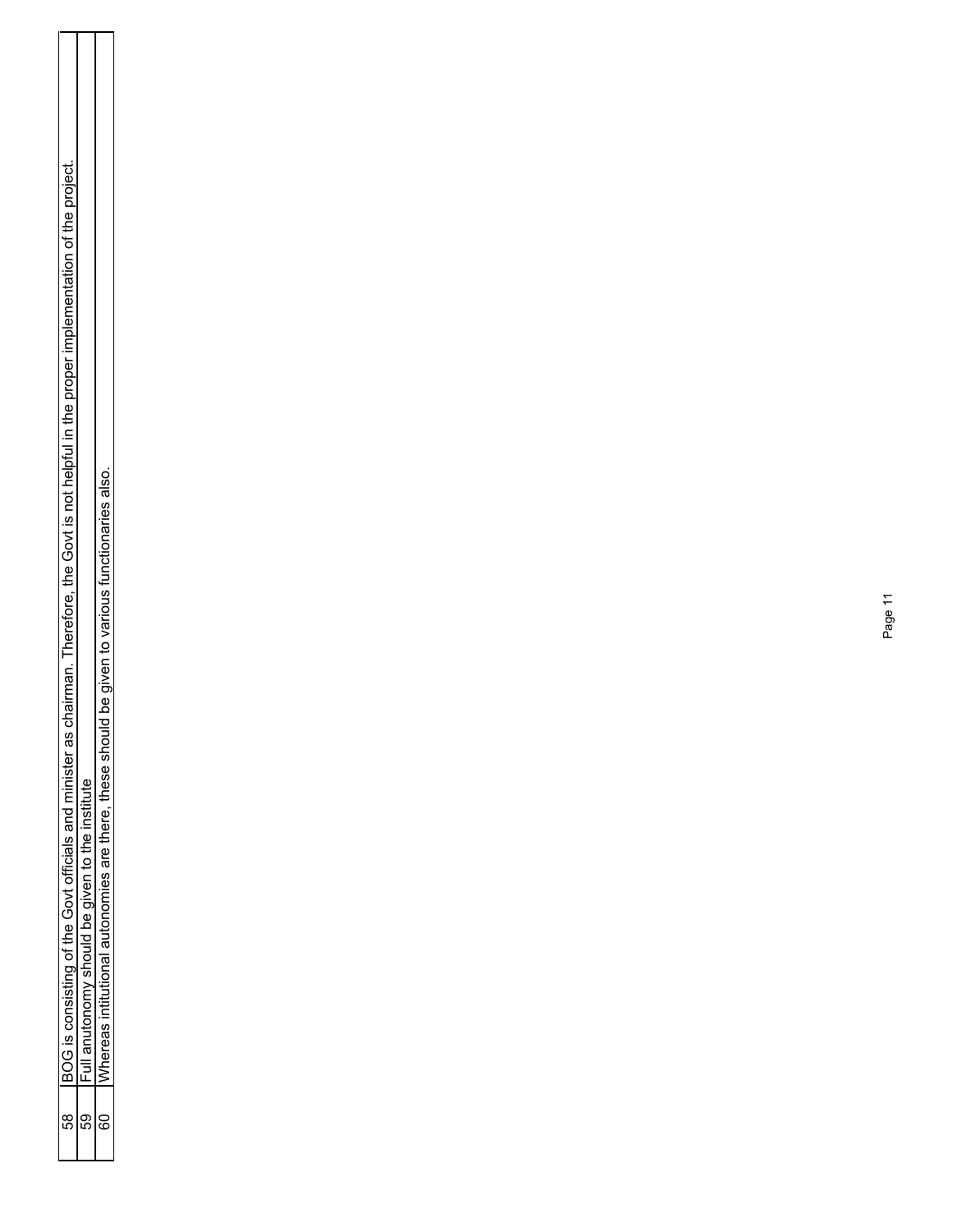|                          | 4. Institutional Reforms                                                                                                                                                                                                                                                                        |
|--------------------------|-------------------------------------------------------------------------------------------------------------------------------------------------------------------------------------------------------------------------------------------------------------------------------------------------|
| Q,                       | <b>Comments or suggestions for improvement</b>                                                                                                                                                                                                                                                  |
| $\overline{\phantom{0}}$ | The establishment of four funds is a welcome sign but this has to be reveiwed in the case of Govt institutions where Govt pays the pension and other benefits                                                                                                                                   |
| ∾∣ಌ                      | Ë                                                                                                                                                                                                                                                                                               |
|                          | Raising the amount in 4 funds is important                                                                                                                                                                                                                                                      |
| 4                        | to SPFU and Institutes in the begining. In phase II, awareness workshops for the project should be<br>Concept and preparation for four funds was not clear<br>arranged by NPIU.                                                                                                                 |
|                          | The four funds though established, we are uncertain about the usefulness in future since financial autonomy is not fully granted                                                                                                                                                                |
| ပေ (ထ                    | Institutions should be motivated to build up the four funds which can enhance their sustenance.                                                                                                                                                                                                 |
| $\overline{ }$           | Incentive to the teachers are to be seriously monitored by the performance auditors                                                                                                                                                                                                             |
| ထ တ                      | No Comment                                                                                                                                                                                                                                                                                      |
|                          | The efforts of faculty, incentives to faculty should be given unbiased                                                                                                                                                                                                                          |
| $\overline{C}$           | $\equiv$                                                                                                                                                                                                                                                                                        |
| $\overline{1}$           | in fostering competetiveness and improvement in performance.<br>Incentives to teachers and recognition will alone help                                                                                                                                                                          |
| $\frac{2}{13}$           | Even institional reforms are there but faculty members are raring to implement due to some constraints.                                                                                                                                                                                         |
|                          | the four funds created may be reinvested in the fixed deposits which in fturn etches more money rather than keeing it in savings account                                                                                                                                                        |
|                          | For govenment institutions seting of the 4 funds are not much of consideration. The institutes in setting up these funds simply put money from some head into                                                                                                                                   |
|                          | these. TEQIP could have done more about it. One being when costly equalpmet (NCB and higher purchase) are purchased the AMC charges could be                                                                                                                                                    |
| $\overline{4}$           | transfered to the Maintainance fund and that could be utilized for AMC after the project term.                                                                                                                                                                                                  |
| 15                       | MHRD approval is awaited for the four funds Institutions experience Audit objections in creation of four funds.                                                                                                                                                                                 |
| $\overline{0}$           | I need continuation of TEQIP                                                                                                                                                                                                                                                                    |
| $\frac{1}{2}$            | Funds were not Okeyed by MHRD                                                                                                                                                                                                                                                                   |
|                          | Sufficient fund flow into the four funds have not been taken place to the satisfactory level. A thorough study on the requirements of the institution is necessary to                                                                                                                           |
| $\frac{6}{10}$           | plan for the quantum of funds to be credited into these four accounts                                                                                                                                                                                                                           |
|                          | Incentives to teachers were out of centrally funded institutions controls and CFI had no financial freedom/ autonomy.                                                                                                                                                                           |
|                          | Standards for recognition of merit of the teachers, Working load pattern, apprisal etc are to be established by AICTE and to be enforced to all Institutions as part<br>of 6th Pay Commission                                                                                                   |
| ន $\frac{1}{2}$          | To improve teaching learning process it is better to have student evaluation, subordinates evaluation, superiors evaluation, stake holders evaluation.                                                                                                                                          |
|                          | A number of Reforms could not bear desired results due to lack of awareness amongst the stakeholders. Such awareness building excercise should be made                                                                                                                                          |
|                          | an essential acivity.                                                                                                                                                                                                                                                                           |
| $\frac{2}{3}$ នៃ         | be introduced for implementation of reforms.<br>A feedback mechnism for government officials should                                                                                                                                                                                             |
|                          | meagre. There must be some provision from the Govt in them<br>Four Funds created in Govt. Institutions are relatively                                                                                                                                                                           |
|                          | In todays political scenario, where a teacher despite having strong academic creditionals cannot work freely without humiliation at the hands of the poor quality                                                                                                                               |
|                          | teachers and administrators, talking of reforms or development is meaningless. The 1st and most important task should be to ensure entry of quality teachers,                                                                                                                                   |
|                          | students and officers. The second most important task should be to ensure that the quality teachers are allowed to work without fear, harassment and                                                                                                                                            |
|                          | humiliation. The 3rd most important job is to stop all political interference in the Institute matters. Evaluation by students is now based on give-and-take policy.                                                                                                                            |
|                          | n students' evaluation. It should be left to the conscience of the teachers only. Number of quality teachers<br>Give high marks to the students to get higher ratings i                                                                                                                         |
|                          | performance in teaching, research, publication, lab development, research, consultancy etc. Institutes<br>should seek their opinion and check whether they have the freedom of working and whether their dignity is being preserved.<br>are very few and they can be identified easily by their |
| $\frac{25}{26}$          | 1. Institute financial reforms are subjected to Government Policy as the Institute being a Government.                                                                                                                                                                                          |
|                          | many of the issues here depend on financial autonomy hence institutes without this cannot achieve intended results as planned in this component. Transfer of                                                                                                                                    |
|                          | faculty during project life period hampers implementation. Feedback about appraisal proforma by faculty members is not satisfactory due to some reasons and                                                                                                                                     |
| 27                       | needs to be redesigned                                                                                                                                                                                                                                                                          |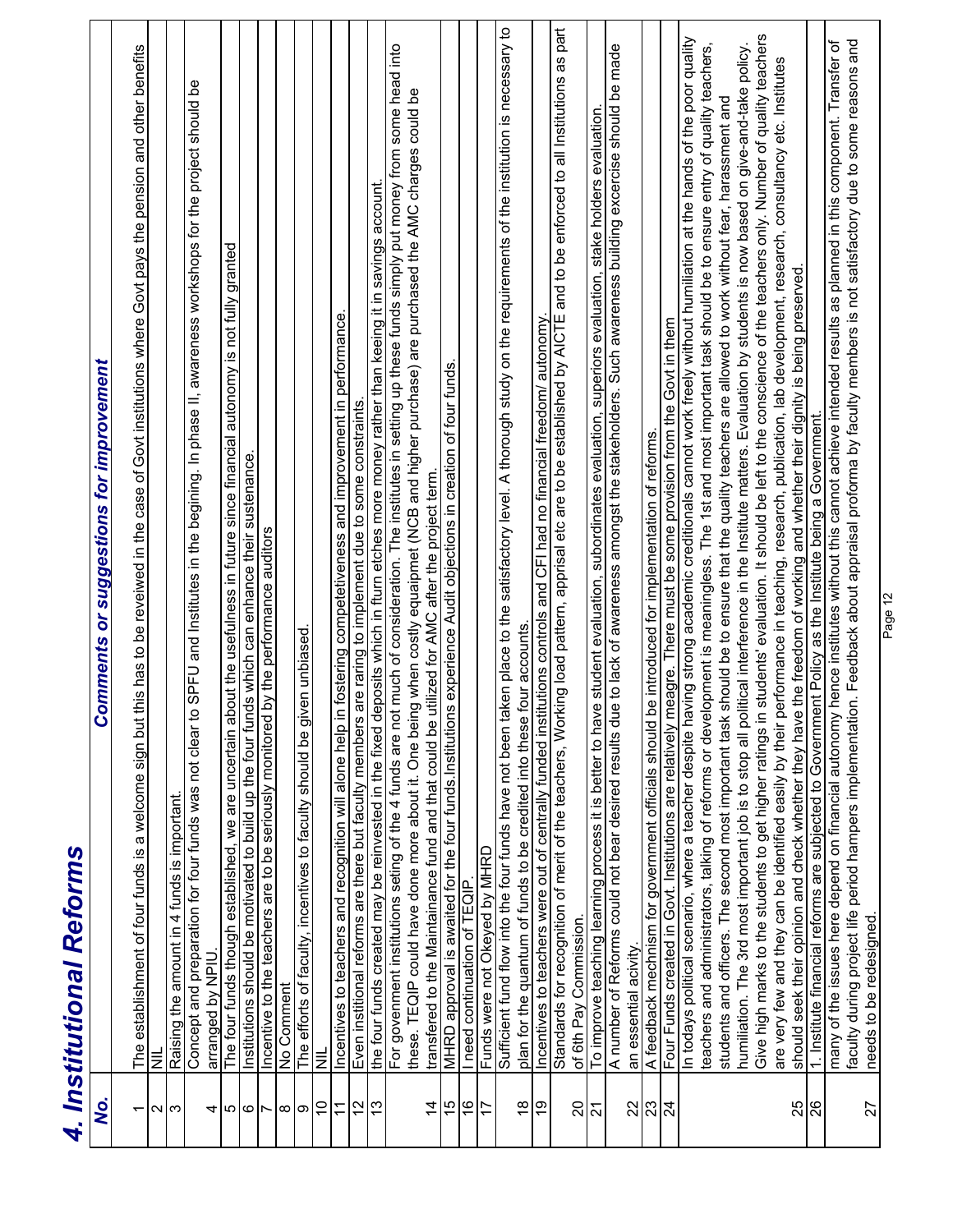|                          | n grants or relax the rules to the extent of requirement for effective implementation of the programs<br>Government should come forward to support under pla                                                                                                                       |
|--------------------------|------------------------------------------------------------------------------------------------------------------------------------------------------------------------------------------------------------------------------------------------------------------------------------|
| $^{28}$                  | which involve financial implications.                                                                                                                                                                                                                                              |
| 88                       | It is difficult to say if all the members of the institution were in agreement to the "intented reforms".                                                                                                                                                                          |
| 80                       | Some of the reforms were already implemented prior tothe TEQIp -I initiation. Some would continue to be evolved with time.                                                                                                                                                         |
|                          | 1) Due to massive failure of TEQIP activities, I was brought as Head close to the COMPLETION OF THE PROJECT. Due to this reason, Teachers were not fully                                                                                                                           |
|                          | aware of the desired reforms. All what happened is after I came to the post of Head. 2) In terms of Expenditure, ours might be the only college which                                                                                                                              |
|                          | the project, yet funds were deducted after I came due to Tsunami that was a blunder (YET, Performance<br>implemented almost everything during that last year of                                                                                                                    |
| 57                       | Auditor's Grade went up considerably)                                                                                                                                                                                                                                              |
| 32                       | stood.<br>Clear definition of institutional reforms is not well under                                                                                                                                                                                                              |
|                          | not funded to the desired extent. The total amounts to be credited into these funds should be properly<br>All the institutions have opened four funds but they are                                                                                                                 |
| 33                       | interest earned on it, to undertake the task for which the fund is raised<br>planned to meet the institutional expenditure out of the                                                                                                                                              |
|                          | Provision for Modernising the class room enviroment to make the intructions more effective. Provision for funding research programmes/activities for doctoroal                                                                                                                     |
| 34                       | candidates.                                                                                                                                                                                                                                                                        |
| 35                       | useful in future only if State govt. allow the Institute to spend these funds by providing financial<br>autonomy. Otherwise it is of no use if Institute has to seek an approval from State ministry for expenditure.<br>The 4 funds established during project-life is definately |
|                          | The norms for recognition of merit of faculty are yet to be institutionalised. Four funds could not be established in desired form due to delayed policy decisions.                                                                                                                |
| 36                       | However with greater autonomy it is expected that outcome will be fafourable.                                                                                                                                                                                                      |
| $\overline{\varepsilon}$ | as appraisal is not performance based<br>Incentives to faculty and recognition of merit difficult in government institutions                                                                                                                                                       |
|                          | All the Institutional reforms are instrumental for achieving excellence and need policy support from the Government and University. The mindset of the faculty                                                                                                                     |
| 38                       | and staff plays a major role in implementation                                                                                                                                                                                                                                     |
|                          | cations is further difficult in the Govt. Engg. Colleges I may suggest that higher incentives need to be<br>I would like to comment that reforms with financial impli-                                                                                                             |
| 39                       | effected for recognition of merit of the faculty.                                                                                                                                                                                                                                  |
| $\overline{4}$           | more resources in the form of additional faculty<br>1. Implementation of full flexible credit system requires                                                                                                                                                                      |
|                          | Financial reforms like decentralised purchase, budgeting etc. for the department heads although provided was not fully used. The empowerment has still not                                                                                                                         |
| $\frac{4}{3}$            | e powers effectively and honestly are required to be ensured<br>happened because of mindset problems. Training to us                                                                                                                                                               |
|                          | reforms and eastablishments of 4 funds, community service etc have been misnomer as they are<br>Ther has been lot of manipulation at instituion level and                                                                                                                          |
| $\overline{4}$           | <b>QIP</b> without any real implementation zeal<br>imp0lemented just for the sake of following rules of TEO                                                                                                                                                                        |
| 43                       | incentives are essencial for motivation                                                                                                                                                                                                                                            |
| $\frac{4}{4}$            | no comments                                                                                                                                                                                                                                                                        |
|                          | that were entirely dependent on government or private funds(in case of private instt) could not really<br>Since autonomy came suddenly most of the institutions                                                                                                                    |
| 45                       | funds . Very few could actually do it. It became free money that could be spent by the inst head<br>build on this concept. Most of the funds were from govt                                                                                                                        |
|                          | Though the project has immensely helped the institution in procuring valuable equipment utilised for teaching / research, in replacement of old setups and                                                                                                                         |
|                          | modernising the laboratories, thus providing a general face-lift and improving the academic ambience, still a serious and sincere observer / stakeholder may not                                                                                                                   |
|                          | eve. Often there was some delay in motivating the concerned persons and creating necessary<br>be convinced about what the project should ideally achi                                                                                                                              |
| $\frac{4}{6}$            | eemed to fail in generating the desired momentum<br>awareness. This resulted in some lags and drags that s                                                                                                                                                                         |
| $\overline{4}$           | granted in this State. The adminstative autonomy has also not been granted in the spirit of the project.<br>The reforms such as academic autonomy has not been                                                                                                                     |
| 48                       | Sohortage of faculty affects on reforms, Students feedback is really essentail                                                                                                                                                                                                     |
| $\frac{6}{7}$            | Incentive to teachers for good work needs better approach                                                                                                                                                                                                                          |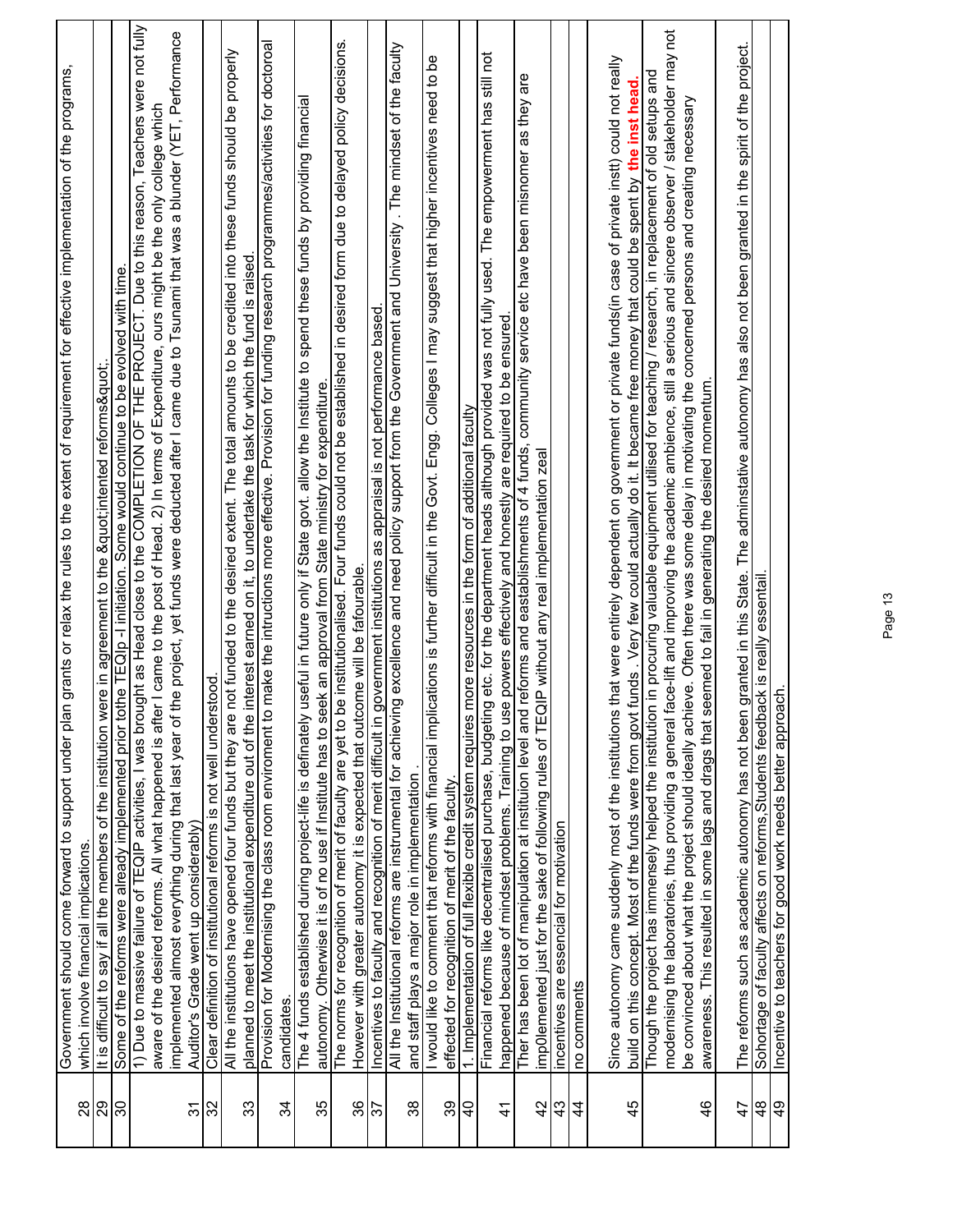|    | 2<br>1<br>5<br>1<br>5                                                                                                                                                                                                                                                                                                                                                                                                                                                                                                                                                                                                                                                                                                                                                                                                                   |
|----|-----------------------------------------------------------------------------------------------------------------------------------------------------------------------------------------------------------------------------------------------------------------------------------------------------------------------------------------------------------------------------------------------------------------------------------------------------------------------------------------------------------------------------------------------------------------------------------------------------------------------------------------------------------------------------------------------------------------------------------------------------------------------------------------------------------------------------------------|
| δ, | <b>Comments or suggestions for improvement</b>                                                                                                                                                                                                                                                                                                                                                                                                                                                                                                                                                                                                                                                                                                                                                                                          |
|    | A complete relook into Tribal development is necessary as the measures now implemented by the institutions are not sufficient to meet the requirement of                                                                                                                                                                                                                                                                                                                                                                                                                                                                                                                                                                                                                                                                                |
|    | weaker students.                                                                                                                                                                                                                                                                                                                                                                                                                                                                                                                                                                                                                                                                                                                                                                                                                        |
|    | $\overline{\overline{\overline{\overline{2}}}}$                                                                                                                                                                                                                                                                                                                                                                                                                                                                                                                                                                                                                                                                                                                                                                                         |
| 3  | service to community was not clearly understood                                                                                                                                                                                                                                                                                                                                                                                                                                                                                                                                                                                                                                                                                                                                                                                         |
| 4  | Soft componenets were not attentive in the begining. Almost 1/4 th period of the project was only used for procurement. In fact, all activities like procurement<br>and qulaity should have started at right time                                                                                                                                                                                                                                                                                                                                                                                                                                                                                                                                                                                                                       |
|    | & perormance auditys these should be conducted once a year<br>5 reducetheredundentnpaper work, meetings, mentoring                                                                                                                                                                                                                                                                                                                                                                                                                                                                                                                                                                                                                                                                                                                      |
|    | poor and weak in study<br>6 Weak students should also take care of economically                                                                                                                                                                                                                                                                                                                                                                                                                                                                                                                                                                                                                                                                                                                                                         |
|    | 7No Comment                                                                                                                                                                                                                                                                                                                                                                                                                                                                                                                                                                                                                                                                                                                                                                                                                             |
| 8  | centric activities.<br>The terminology of TDP should be changed to student                                                                                                                                                                                                                                                                                                                                                                                                                                                                                                                                                                                                                                                                                                                                                              |
|    | <b>AND</b>                                                                                                                                                                                                                                                                                                                                                                                                                                                                                                                                                                                                                                                                                                                                                                                                                              |
|    | Networking of institutions is highly essential as it creates healthy competetion amongst institutions. Numerous acts of benevolence to the (tribal) underprivilaged<br>students have been done by the faculty and administration. Community activities aimed at implementing institutional development programes have been<br>10 undertaken for municipalities in electrical energy conservation, environmental awareness and recycling, renewable energy applications, etc                                                                                                                                                                                                                                                                                                                                                             |
| 11 | Qualification enhancement for the faculty members should be compulsory for each project institute and Lead institute should relax their procedures for the<br>networking partners.                                                                                                                                                                                                                                                                                                                                                                                                                                                                                                                                                                                                                                                      |
|    | emtn were undenstood only towards the end of the project.<br>Service to community and economy and tribal develop                                                                                                                                                                                                                                                                                                                                                                                                                                                                                                                                                                                                                                                                                                                        |
|    | 13 More funds to be allotted for training components.                                                                                                                                                                                                                                                                                                                                                                                                                                                                                                                                                                                                                                                                                                                                                                                   |
|    | 14 <mark>l</mark> nil                                                                                                                                                                                                                                                                                                                                                                                                                                                                                                                                                                                                                                                                                                                                                                                                                   |
|    | 15 The importance of Networking and Service to Community was understood at the fag end of the project.                                                                                                                                                                                                                                                                                                                                                                                                                                                                                                                                                                                                                                                                                                                                  |
|    | 16 Found difficulty to motivate teachers to take up more activity in service to community and Networking activity                                                                                                                                                                                                                                                                                                                                                                                                                                                                                                                                                                                                                                                                                                                       |
|    | Attending minimum of 2 STTP- Short term Training Program for every faculty in Block period of TWO Years is to be made compulsory in 6th Pay Commission (<br>AICTE) to achieve true Faculty Development Programme.                                                                                                                                                                                                                                                                                                                                                                                                                                                                                                                                                                                                                       |
|    | To give more attention to the above mentioned components more funds should be allocated to those institutions who have excelled in the existing TEQIP<br>18 program.                                                                                                                                                                                                                                                                                                                                                                                                                                                                                                                                                                                                                                                                    |
|    | mportant component thereby it helps Indian rowth<br>19 Service to community and tribal development is most                                                                                                                                                                                                                                                                                                                                                                                                                                                                                                                                                                                                                                                                                                                              |
|    | Implementation of soft components did not get due importance in a number of institutes till the peak period is over Besides there were conceptual botlenecks,<br>20 confusing nomenclatures etc.that hampered the implmntation                                                                                                                                                                                                                                                                                                                                                                                                                                                                                                                                                                                                          |
|    | 21 Better networking for students activity and placement shuold be included for implementation                                                                                                                                                                                                                                                                                                                                                                                                                                                                                                                                                                                                                                                                                                                                          |
|    | boundary of such Institutes despite having better merit fail to draw attention of the learned community and the authorities. Such attitudes should be changed first<br>community service? Academically poor students who get entry into the premier Institutes are already benifited disproportionately. Those who remain outside the<br>included in the students curricula, nothing can be achieved. Why should there be limitation to the physical distance between an Institute and the taget area for<br>the beginning. Clear instructions were not given to the Institutes. Unless service to the community is<br>and priorities reversed. City-based students from well-off families now largely enter into premier Institutes with the help of the coaching cenres. What<br>NPIU authorities themselves were not very clear from |
| 22 | alternatives are there to the poor and academically better students in the rural areas of the country? During our survey this year, it was revealed that 95% of the<br>students who enter NITs and IITs are through coaching centres in metropolitan cities and and a few selected cities only.                                                                                                                                                                                                                                                                                                                                                                                                                                                                                                                                         |
|    | For effective networking, the roll of lead institution and network institutions should be defined and periodically reviewed. The auditing should focus on the real                                                                                                                                                                                                                                                                                                                                                                                                                                                                                                                                                                                                                                                                      |
|    | kled. The nodal officers should be accountable for their roll which necessitates that the responsibility<br>activities taken place and how the obstructions are tac<br>23 should be a part of their work load                                                                                                                                                                                                                                                                                                                                                                                                                                                                                                                                                                                                                           |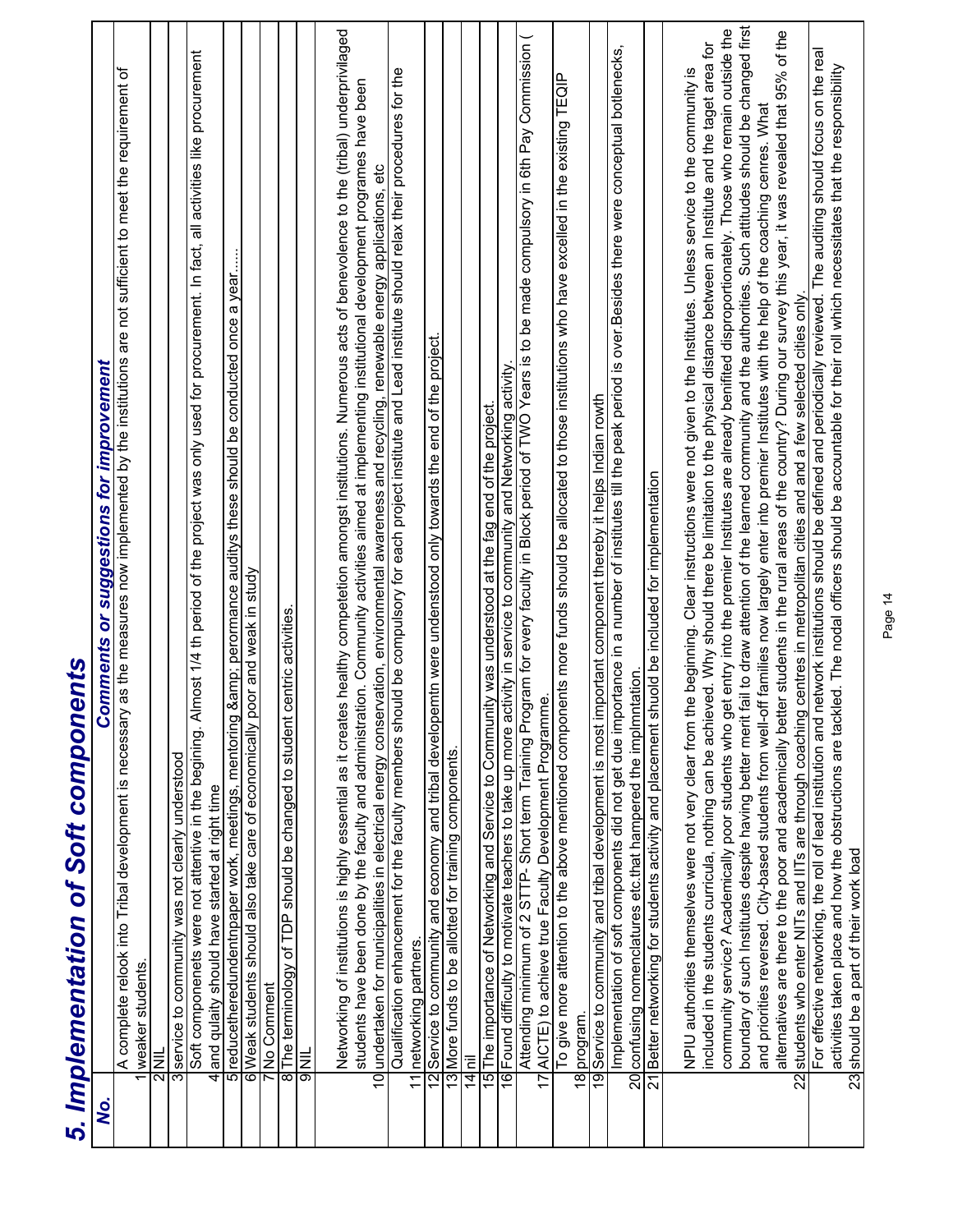| Networking can be a priority item in TEQIP- Phase -II, as faculty focused on developing necessary expertise through training in advanced areas and the<br>24 institution prioritized the procurement and creation of developed infrastructure in the TEQIP - Phase - I                                                              |
|-------------------------------------------------------------------------------------------------------------------------------------------------------------------------------------------------------------------------------------------------------------------------------------------------------------------------------------|
| Community services should come out of ones heart rather than enforcing someone to conduct a few programmes for the socitey's upgradation. It also has to be                                                                                                                                                                         |
| 25 continuous irrespective of availability of funds or no funds                                                                                                                                                                                                                                                                     |
| 26 Networking need needs much higher priority. Tribal development has not been very effective.                                                                                                                                                                                                                                      |
| 1) Pl. compare the expenses on 3 Soft Components before my coming and after. Data speaks for itself. 2) The answers where I disagree is due to the reason<br>27((1) above. 3) May I suggest that NPIU ocassionally talks to the College directly (as in corporates                                                                  |
| 28 Clear guidelines regarding community services are lacking. Institutions must be aware regarding their targets at the time of starting of project.                                                                                                                                                                                |
|                                                                                                                                                                                                                                                                                                                                     |
| Networking and Services to Community are very important for quality enhancement as: (i) Unavailable infrastructure facilities can be shared from others under<br>take up projects and study the real life problems in the Society and also for economy development.<br>29 Networking and (ii) There is a large scope for students ' |
| 30 More emphasis may be given to community and tribel development activities                                                                                                                                                                                                                                                        |
| reasons. However if strengthened, it will give very good results<br>31 Networking has not been very effective due to various                                                                                                                                                                                                        |
| to government policy and procedures. Cause of severe dissatisfaction. JRM or any other review or audit<br>No faculty from my state could get training abroad due                                                                                                                                                                    |
| 32 did not take note of this. NPIU or WB intervention in such critical cases could have saved the situation.                                                                                                                                                                                                                        |
| more priority in TEQIP Phase-I<br>33 Networking and Service to Community should be given                                                                                                                                                                                                                                            |
|                                                                                                                                                                                                                                                                                                                                     |
| 34 Institutional Development and Academic Excellance are the prime mission in my opinion of which a component is Service to Community and Economy.                                                                                                                                                                                  |
| enough opportunity forboth faculty and students to attend to both networking and service to community<br>the cramped four year degree course does not provide                                                                                                                                                                       |
| 35 activities                                                                                                                                                                                                                                                                                                                       |
| one and implemented acordingly. Soft components for faculty development are very important starting<br>Prioritisation of institute goals were necessary from day                                                                                                                                                                    |
| actices.<br>36 from communication skills to better teaching learning pr                                                                                                                                                                                                                                                             |
| 37 All the lofty goals are on paper and programs are just organized for getting TEQIP clearances without any real commitment to service to community                                                                                                                                                                                |
| 38 no comments                                                                                                                                                                                                                                                                                                                      |
| Since this concepts were foreign to most of the instt it took time to understand. However during the second phase and in the future, this is likely to become an                                                                                                                                                                    |
| 39 ongoing project.                                                                                                                                                                                                                                                                                                                 |
| Problem for the implementation of the above are only lesser number of faculty in the departments. There are some of the B. Tech. and MBA programmes                                                                                                                                                                                 |
| 40 running with zero faculty members.                                                                                                                                                                                                                                                                                               |
| 41 because of shortage of faculty, could not focus on soft comonents                                                                                                                                                                                                                                                                |
| the reason for under performance.<br>42 Frankly speaking lack of incentive for many activities is                                                                                                                                                                                                                                   |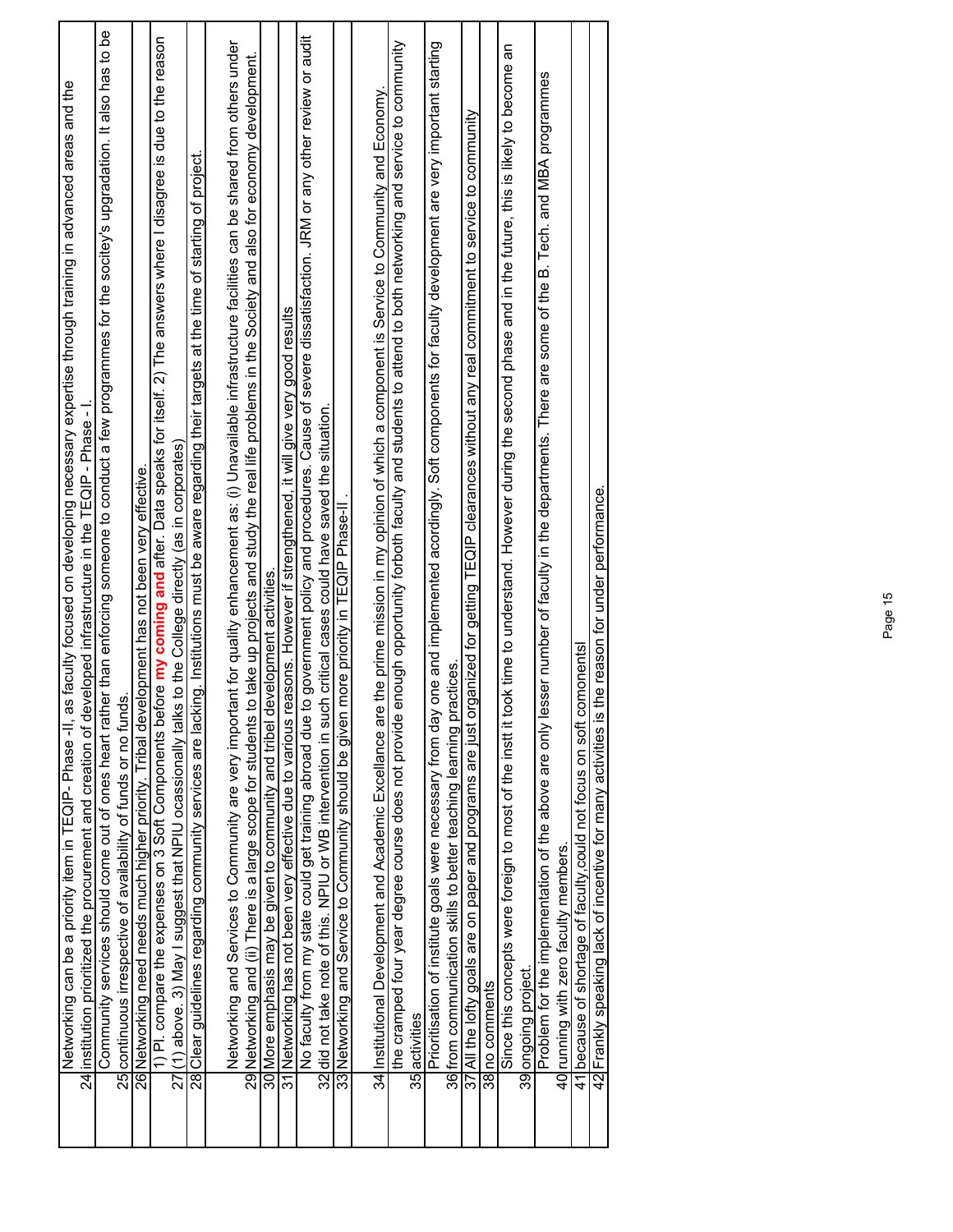| Ş                 | <b>Comments or suggestions for improvement</b>                                                                                                                                                                                                                                                                               |
|-------------------|------------------------------------------------------------------------------------------------------------------------------------------------------------------------------------------------------------------------------------------------------------------------------------------------------------------------------|
| $\overline{ }$    | $\equiv$                                                                                                                                                                                                                                                                                                                     |
| $\mathbf{\Omega}$ | for Procurements and expenditure and one explicitly for academic excellence which is the very purpose of<br>is reasonably. The only focus was how much money is spent and why Institute is not spending much. In<br>First few JRMs did not concentrate on softcomponen<br>fact, I suggest the JRM should be of two types-One |
| ო                 | the project. All Heads at SPFU should be equally involved during JRMs.<br>Frequent transfer of faculty and staff from TEQIP Institutes was great hindrance, inspite of the clear instruction of World Bank and NPIU for retaining<br>person of the TEQIP Project in the Institute for the entire period                      |
| 4                 | In the type of expenditure in direct contracting and NS there was no clear picture by SPFU.The officials of SPFU should direct the institutions clearly about<br>when to do DC and NS(NS was very clear)                                                                                                                     |
| Ю                 | Finalisation of JRM date is done at the last moment, and as such there are lots of pre occupancies, so it should be decided well in advance with excat date and<br>venew                                                                                                                                                     |
|                   | JRM are always required. These are highly useful.                                                                                                                                                                                                                                                                            |
| ం⊩                | $\equiv$                                                                                                                                                                                                                                                                                                                     |
| $\infty$          | The faculty are the administration are motivated towards improving the quality of technical education under its purview.                                                                                                                                                                                                     |
| တ                 | In every JRM every TEQIP institute should participate                                                                                                                                                                                                                                                                        |
| $\overline{0}$    | Ξ                                                                                                                                                                                                                                                                                                                            |
| $\overline{1}$    | JRM should be held once in a year                                                                                                                                                                                                                                                                                            |
| $\overline{12}$   | JRM s were useful in performance appraisal and improvent                                                                                                                                                                                                                                                                     |
|                   | It was an opportunity for the States to share the experiences but limited to the region. From here after the JRMs may be conducted by proper mix of States from                                                                                                                                                              |
| $\frac{3}{2}$     | all regions.                                                                                                                                                                                                                                                                                                                 |
| $\overline{4}$    | JRM gave good inputs                                                                                                                                                                                                                                                                                                         |
| $\frac{5}{2}$     | JRMs have provided excellent guidelines time to time                                                                                                                                                                                                                                                                         |
| $\frac{6}{5}$     | JRM guides for better implementation of the project                                                                                                                                                                                                                                                                          |
| 17                | JRM as a monitoring and evaluation excrcise was very effective. But Statewise discussion should be more in-depth and problem solving one.                                                                                                                                                                                    |
| $\frac{8}{1}$     | Better achievers must be awarded / recognised for their performance both on national as well zonal level                                                                                                                                                                                                                     |
| <u>ဝှ</u>         | I was never involved in such JRM. No comments.                                                                                                                                                                                                                                                                               |
| 20                | nearly perfect                                                                                                                                                                                                                                                                                                               |
| $\overline{2}$    | <i>improvement</i><br>Both reporting and presentation in the project needed                                                                                                                                                                                                                                                  |
| 22                | on the same have been found extremly useful besides providing fresh directions for effective utilisation of<br>Interactions during JRMs and the feedback received<br>the funds.                                                                                                                                              |
|                   | The Aide Memoire of each JRM should contain ratings of the performance of States and NITs. The suggestions for improvement in implementation may also be                                                                                                                                                                     |
|                   | communicated to the states. There should be an increased opportunity for all the states to interact and experience the implementation of the project, the best                                                                                                                                                               |
| 23                | practices followed, the innovations created etc.                                                                                                                                                                                                                                                                             |
|                   | After attending tje JRMs the SPFU personnel will conduct the TEQIP review meeting and based on the discussions and sharingsharing of experiences they will                                                                                                                                                                   |
| $\overline{2}$    | give the guidence for implemetation of the TEQIP program. I feel the JRMs are more useful for implementation of the program.                                                                                                                                                                                                 |
| 25                | JRMs have been effective in their objective                                                                                                                                                                                                                                                                                  |
|                   | difficult to carry on day-to-day academic and project work. Holistic and simpler review and reporting<br>Too many reviews, audits, reports and JRMs made it                                                                                                                                                                  |
| 26                | mechanism would serve a better purpose.                                                                                                                                                                                                                                                                                      |
| 27                | The participating instituions may also be invited in brain storming sessions.                                                                                                                                                                                                                                                |

## **Joint Review Missions** *6. Joint Review Missions*  $\tilde{c}$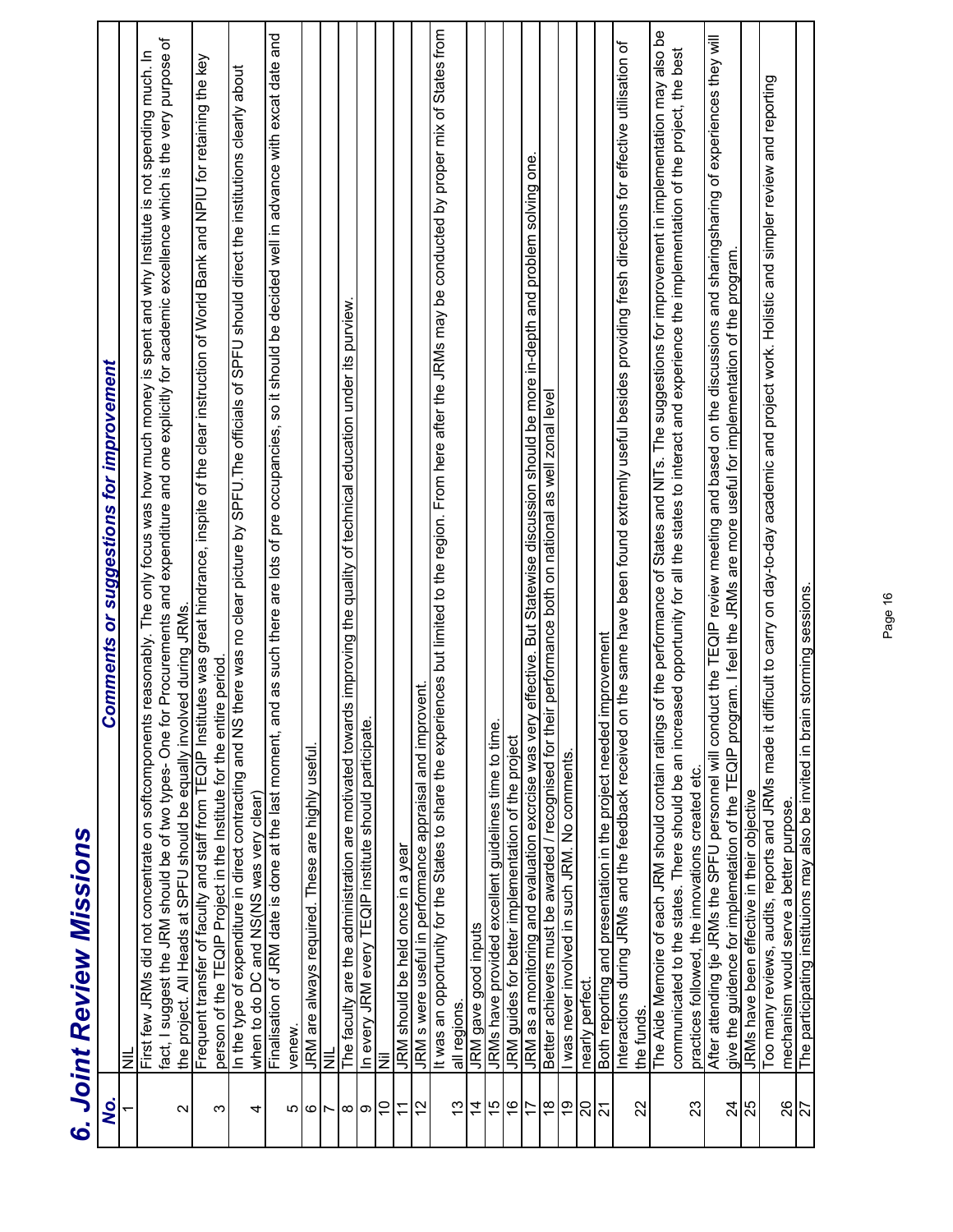|         | rating of the institutions/States in implementation of the project at regular intervels to be done. Appreciation for better performance of                   |
|---------|--------------------------------------------------------------------------------------------------------------------------------------------------------------|
| 8<br>20 | individuals/institutions/states to be initiated                                                                                                              |
| న్ల     | No Comment                                                                                                                                                   |
|         | none                                                                                                                                                         |
|         | been more consice so that all faculty members could have read and absorbed these principles and goals.<br>The documentation on all above aspects should have |
|         | The JRMs are just done and members are very kind to Instituions and recommended                                                                              |
|         | no comments                                                                                                                                                  |
|         | very palatable; but had to be tolerated. What comes to mind is the snsistence on asking for a long<br>AS mentioned earlier the top down approach was not \   |
| 34      | by the participatring states/instt.<br>exrension for the First Phase when it was not wanted                                                                  |
|         | There is not more impact of JRM, SPFUS                                                                                                                       |
|         |                                                                                                                                                              |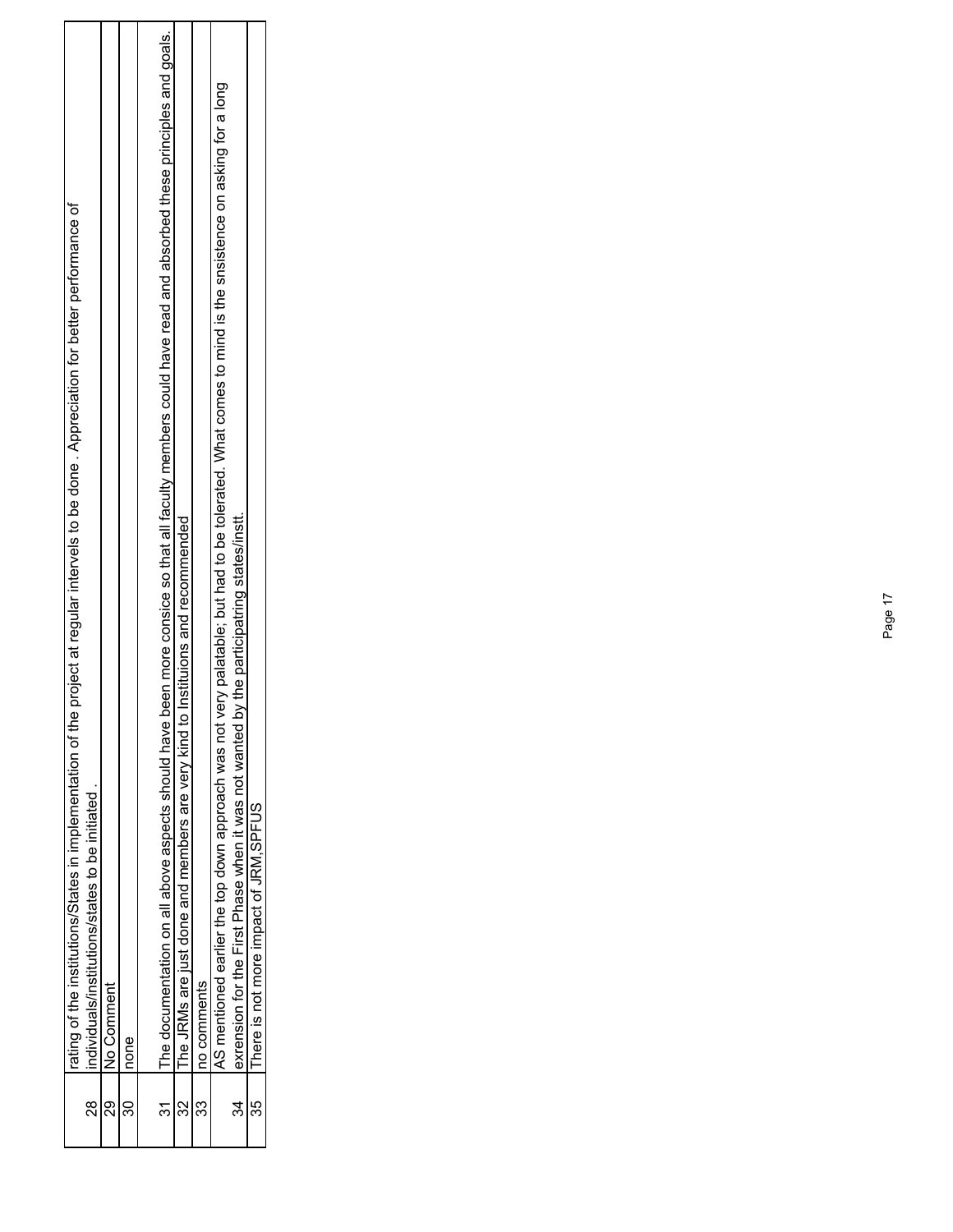|                 | 9<br>7. Project monitoring and reportin                                                                                                                                                                                                                                                |
|-----------------|----------------------------------------------------------------------------------------------------------------------------------------------------------------------------------------------------------------------------------------------------------------------------------------|
| Q.              | or suggestions for improvement<br><b>Comments</b>                                                                                                                                                                                                                                      |
|                 | Online monitoring and management system shall be implemented                                                                                                                                                                                                                           |
| $\mathbf{a}$    | web-based MIS is a better and efficient method for data and information reporting                                                                                                                                                                                                      |
| က               | A web based MIS method for data is not implemented                                                                                                                                                                                                                                     |
|                 | Rate of progress was not enough compare to the frequency of perfomance audit. Therefore, many times Auidt process was not very useful. The basic flaw of                                                                                                                               |
|                 | perception of individual could have been avoided by interchaning auditors but it was not so. Once appointed, the auditor remained same, so it became<br>audit and mentoring. Mentoring could have been designed in a better way<br>monotonous. NOt much difference in the proformae of |
| 4<br>Ю          | non implementation of MIS is really a loss                                                                                                                                                                                                                                             |
|                 | stitutes in the State to my mind was not unbiased and not truely reflecting the Performance of the<br>The Practice of Performance audit of various TEQIP In                                                                                                                            |
| ဖ               | Institute                                                                                                                                                                                                                                                                              |
|                 | ŏ<br>Request to appoint the Mentors and auditors who are not very busy in some other assignments<br>The time given for sending the information is not sufficient.                                                                                                                      |
| r               | tees<br>who are already in so many other government committ                                                                                                                                                                                                                            |
| ∞               | Ξ                                                                                                                                                                                                                                                                                      |
| တ               | collection of the extensive data requested<br>Web based MIS would have been easier approach for                                                                                                                                                                                        |
| S               | A web-based MIS software should be developed so that data submission problems should be removed                                                                                                                                                                                        |
| $\overline{1}$  | Personal contacts are necessary for motivating the people. So JRM and PA might have to be like this                                                                                                                                                                                    |
| $\overline{12}$ | asking the same typ of data repeatedly should be avoided                                                                                                                                                                                                                               |
|                 | e project implementation and reducing burdon at Coordinator side. It is also required to ask institute to<br>A web based MIS is very much needed in improving th                                                                                                                       |
| 13              | look after the project implementation rather than regular faculty member looking after the project<br>use salary components to recruit special staff who can<br>implementation                                                                                                         |
| $\frac{4}{4}$   | performance in TEQIP project<br>Auditor, s report(s) helped in improvement of institute's                                                                                                                                                                                              |
|                 | The deadlines for submission of information was never met by the institutions and the reporting was delayed. The format seeking information may be                                                                                                                                     |
| 15              | standardized and condensed.                                                                                                                                                                                                                                                            |
|                 | Documentation was very heavy, Forms and formats were not consistent, kept on changing during the project life (rather it was evolving during the project life.)                                                                                                                        |
| $\frac{8}{1}$   | Find inconsistency in auditor report of different CFI's                                                                                                                                                                                                                                |
| 17              | State Level Common committee for performance Evaluation was better in arriving performance ranking acros the state.                                                                                                                                                                    |
| $\frac{8}{1}$   | Sufficient time should be given to the institute to submit any desired information . Normally very little time use to be given in the existing system.                                                                                                                                 |
|                 | Information and data asked periodically by NPIU/World bank are excessive. And many a times these are duplication (example certain question asked in few                                                                                                                                |
|                 | data/information like autonomy/reform and if the answer to this question is YES then also same question is again asked for the next JRM. I do not understand,                                                                                                                          |
|                 | is element of human factor hence should not be taken as reference to compare the performance of<br>that once autonomy/reform NO). Performance audit ha                                                                                                                                 |
| бĻ              | different institutions                                                                                                                                                                                                                                                                 |
|                 | Excessive paperwork and large number of reports and returns often hampered projot implementation specially at the institute level in the absence of provision                                                                                                                          |
| 20              | for hiring of staff for project implementation. Analysis of stakeholders responses and their satisfaction level, if started earlier, would have ben more beneficial                                                                                                                    |
| $\overline{2}$  | Seek suggestions from the top 30 % of the quality teachers of all Institutes                                                                                                                                                                                                           |
|                 | The formats for reporting should have been made known in advance or the type of documents to be maintained in each institution for generating reports should                                                                                                                           |
|                 | have been informed to the institutions in the beginning itself. The questions to collect the stake holder response were many a times irrelevant and leading to                                                                                                                         |
| 22              | false conclusions unless the target groups are selected with utmost care.                                                                                                                                                                                                              |
| 23              | 1. Same Information is sought in different forms repeatedly. Thus it consumed lot of time.                                                                                                                                                                                             |
| 24              | frequenecy to be annual or after three quarters ,as in semester pattern institutes six monthly audits take precious important time.<br>Stake holders individual specific answer for the common questionnaire, to be given less we                                                      |
| 25              |                                                                                                                                                                                                                                                                                        |
|                 | department/institution                                                                                                                                                                                                                                                                 |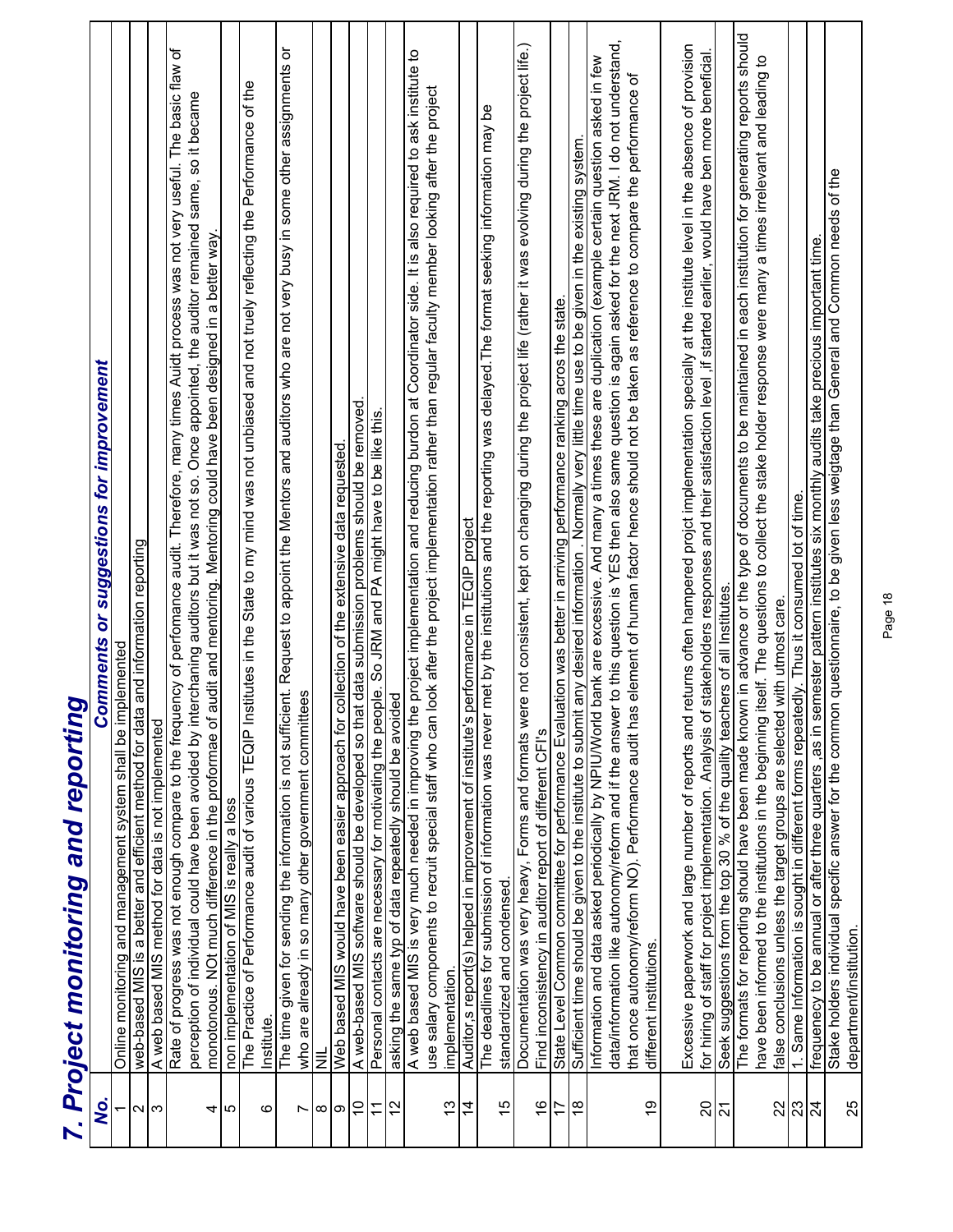|                | taken into confidence in reducing the deviations in the two scores. So the instutes were not able to digest whether the auditors score are the true representative<br>There was a lot of ambiguity in the actual score and percieved score. Attempts to clarify the same by institutes was futile. The mentors and auditors were not                                                           |
|----------------|------------------------------------------------------------------------------------------------------------------------------------------------------------------------------------------------------------------------------------------------------------------------------------------------------------------------------------------------------------------------------------------------|
| 26             | or otherwise.                                                                                                                                                                                                                                                                                                                                                                                  |
| 27             | There was very poor correlation between calculated and percieved scores. Evaluation procedures and marking adopted by Auditors, particulalry in the begining,<br>to such requirements.<br>was not uniform. They need to be collectively exposed                                                                                                                                                |
| $\frac{8}{2}$  | Do not change the formats so often.                                                                                                                                                                                                                                                                                                                                                            |
| 29             | Web based reporting would have been introduced                                                                                                                                                                                                                                                                                                                                                 |
| 30             | formats should be standardized and should not be repetitive. The regular updation of respective institutions' website will solve the problem of delay in flow of<br>Videoconferencing and information on the website will definitely facilitate the process of getting the information from institutions. The information seeking<br>information.                                              |
| $\overline{5}$ | ing. It should be Implemented immediately.<br>A web based MIS is really an efficient method for report                                                                                                                                                                                                                                                                                         |
| 32             | e name of monitoring, which actually was extremely discouraging. Very often multiple formats had to be<br>monitoring mechanism by NPIU/World Bank should be extensively reviewed before Phase II<br>Too much and repetitive information was asked for in th<br>filled in to provide same information. It is recommended                                                                        |
| 33             | improved & Whether infrastructure in workshops improved? Response would be positive only in one of these. Students filling sheets were not segregated<br>Some questions in the performance audit sheets were ambiguous, repetitive and targeted to the wrong stakeholders. eg. Whether infrastructure in labs<br>into TDP and non-TDP types. hence all TDP activities drew negative responses. |
|                | respective website is the only solution for flow of information. However there shall be controlled access<br>Regular and prompt up-dation of the information on the                                                                                                                                                                                                                            |
| 34             | regular and project information to be furnished by the institution in standardised formats<br>on the website for SPFU/NPIU/WORLD BANK only for                                                                                                                                                                                                                                                 |
| 35             | No Comment                                                                                                                                                                                                                                                                                                                                                                                     |
| 36             | olders were confusing. there could have been better clarity.<br>The questions framed in the response sheets of Stakeh                                                                                                                                                                                                                                                                          |
| $\frac{2}{3}$  | The questions framed in the response sheets of stake holdes were confusing. There could have been better clarity                                                                                                                                                                                                                                                                               |
| 38             | ಸ<br>called disturbed the acdemic work. Also it may be examined whether there should be a monthly review meetings. the frequency could be once in two months<br>1. information reporting is excessive, duplicative, frquency should be less. The number of people who ask for information, the times at which the faculty are<br>preferably fixed timings.                                     |
|                | The information sought in many cases was based on range of absolute numbers. This should have been asked to be filled precisely and the software could                                                                                                                                                                                                                                         |
|                | has same weightage, 4-6 has same weighatge and above 6 has another same weightage. An institute<br>have rated the items. e.g. No. of network activities: 1-3                                                                                                                                                                                                                                   |
| 39             | with 25 activities will lose on such counts. The ranges could have been more in number and devised internally by seeking exact information.                                                                                                                                                                                                                                                    |
| $\frac{1}{2}$  | More paper work and statement preparation in short duration.                                                                                                                                                                                                                                                                                                                                   |
| $\frac{4}{3}$  | no comments                                                                                                                                                                                                                                                                                                                                                                                    |
| $\overline{4}$ | Ξ                                                                                                                                                                                                                                                                                                                                                                                              |
| $\frac{3}{4}$  | ses does not contain all possible options in some of the questions and hence sometimes confuses the<br>1. Questionaire used for collecting stakeholder's respon<br>responder.                                                                                                                                                                                                                  |
| 4              | and in very short interval of time. While this is certainly an ideal device for data information and reporting<br>but it would have called for an all-round in-house training and skill involved. That might stand as a hindrance in reality.<br>Often it was tiresome to reply to a similar set of queries                                                                                    |
| 45             | Monitoring and Reporting was good.Mentoring is not required.Web based data collection should made strong                                                                                                                                                                                                                                                                                       |
| $\frac{4}{6}$  | performance audits could be improved as mentioned earlier                                                                                                                                                                                                                                                                                                                                      |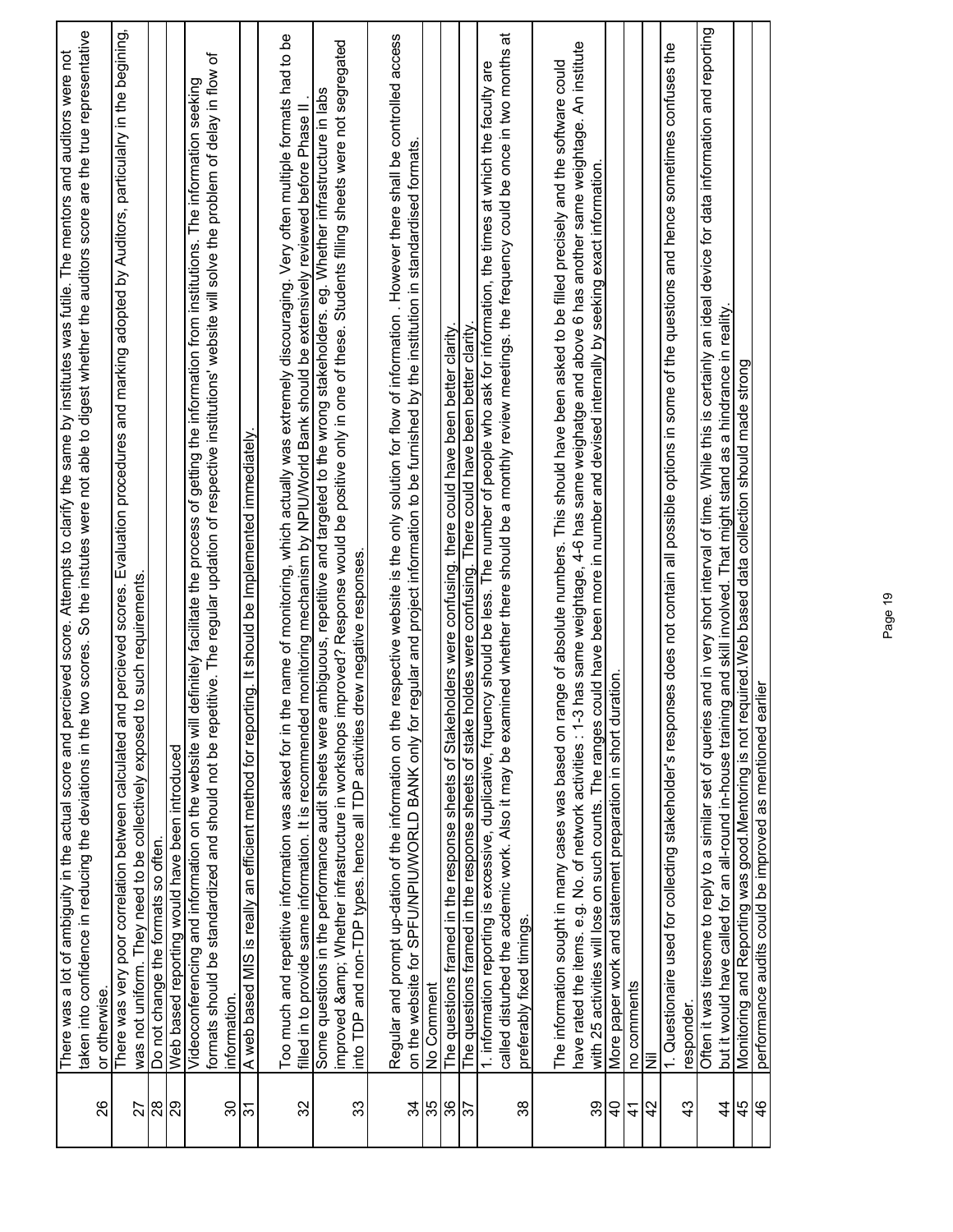|                                        | curement<br>8. Financial management and Pro                                                                                                                                                                                       |
|----------------------------------------|-----------------------------------------------------------------------------------------------------------------------------------------------------------------------------------------------------------------------------------|
| Q.                                     | <b>Comments or suggestions for improvement</b>                                                                                                                                                                                    |
|                                        | Fufilling State procurement requirement as well as world bank procurement requirement together created difficulty in implementation.<br>As, I am working as Head, Quality Assurance at SPFU, I am totally unware with this issue. |
| $\sim$                                 | which helps to have standby manpower                                                                                                                                                                                              |
| ന∣                                     | More training is required for Financial Management both at the Higher and Middle Level of the Institute. since all the persons are from the Educational side<br>Training and re-training of officials dealing with project is ess |
| ⊄∣   ს                                 | No Comment                                                                                                                                                                                                                        |
| $\circ$                                | Ξ                                                                                                                                                                                                                                 |
| $\overline{ }$                         | The procedures for procurement are clearly explained                                                                                                                                                                              |
|                                        | TEQIP procuremt will be fast if the institute avoid to follow the institute procurent steps.                                                                                                                                      |
| $\infty$ $\infty$                      | 亖                                                                                                                                                                                                                                 |
| $\tilde{0}$                            | State authority and Institute should not change the Coordinators during Project period. If it is required to change in unavoidable condition new coordinator must<br>be provided sufficient training and information              |
| $\tilde{\tau}$                         | Ξ                                                                                                                                                                                                                                 |
| 12                                     | Deserves very high commendation.<br>A systematic and scientific based scheme is TEQIP.                                                                                                                                            |
| $\frac{3}{2}$                          |                                                                                                                                                                                                                                   |
| $\dot{4}$                              | procurement officer of intitute has gone through above said training<br>Continuous training and updation of knowledge through refresher courses in fiduciary procedures at regular intervals                                      |
| 15                                     | I was not involved directly in procurement and Finance.                                                                                                                                                                           |
| $\frac{6}{5}$                          | Training in general was good                                                                                                                                                                                                      |
|                                        | TEQIP procurement officers should be informed about post procurement audit methodology in detail. Experience says that post procurement audit conducted by                                                                        |
|                                        | the consultant appointed by world bank and the person who does the work may not be complete aware of the world bank procurement methods. At few point                                                                             |
|                                        | institute officials has to produce the document before the auditor (example : Auditor is not aware of the financial limit to procurement proprietary software, where                                                              |
| 17                                     | in institute procurement official has to produce document (PAD) describing the limit. This might be due to auditor may be fresh or trainee)                                                                                       |
| $\frac{8}{1}$                          | Most of the answers are ticked as don't know, as I am looking academic matters as Nodal Officer                                                                                                                                   |
| <u>ღ</u>                               | Financial management training should also be given to ministrial staff dealing with TEQIP work.                                                                                                                                   |
|                                        | Lack of periodical training on Procurement and Financial Management coupled with absence of Procurement Manual told badly on project implementation. This                                                                         |
| 20                                     | in-built deficiencies should have been addressed earlier to avoid deviations. In order to ensure adequate Faculty involvment in quality aspects hiring of staff to<br>look after routine projct work should have been envisaged.  |
| 21                                     | More financial autonomy shuld be given to institutiions for interchanges within the budget items.                                                                                                                                 |
| ន $ 8 $ ន                              |                                                                                                                                                                                                                                   |
|                                        | Quarterly review of purchasing with inhouse scope of training during the review will be an asset<br>Purchase procedure was cumbersome. A professor has to do almost everything wasting his valuable time                          |
|                                        | given appropriate training with case studies pertaining to their roll in the project implementation rather<br>All the nodal officers and Teqip coordinator should be                                                              |
| $\overline{24}$                        | than giving a common training to all. regarding TEQIP implementation institutional auditors should not have any control.                                                                                                          |
| 25                                     | Provision for Financial Consultant is required                                                                                                                                                                                    |
| 26                                     | under certain categories/heads was poorly planned. The Policy and Terms of Reference for such<br>elements should be well defined and implemented accordingly.<br>An abrupt decision in respect of stopping expenditure            |
|                                        | Continuous updation of procedures and training at regular intervals in fiduciary procedures should be made mandatory. Case studies, Good practices and bad                                                                        |
| 27                                     | practices should be given wide publicity to replicate and not to replicate as the case may be.                                                                                                                                    |
| 28                                     | Guide lines for Financial management by world banck is excellent for following and implementation.                                                                                                                                |
| $\overline{29}$<br>$\overline{\infty}$ | The procurement norms were changed at different points of time which caused confusion and delay in procurement of equipment.                                                                                                      |
|                                        | Page 20<br>Continuous training in fiduciary procedures to be made mandatory                                                                                                                                                       |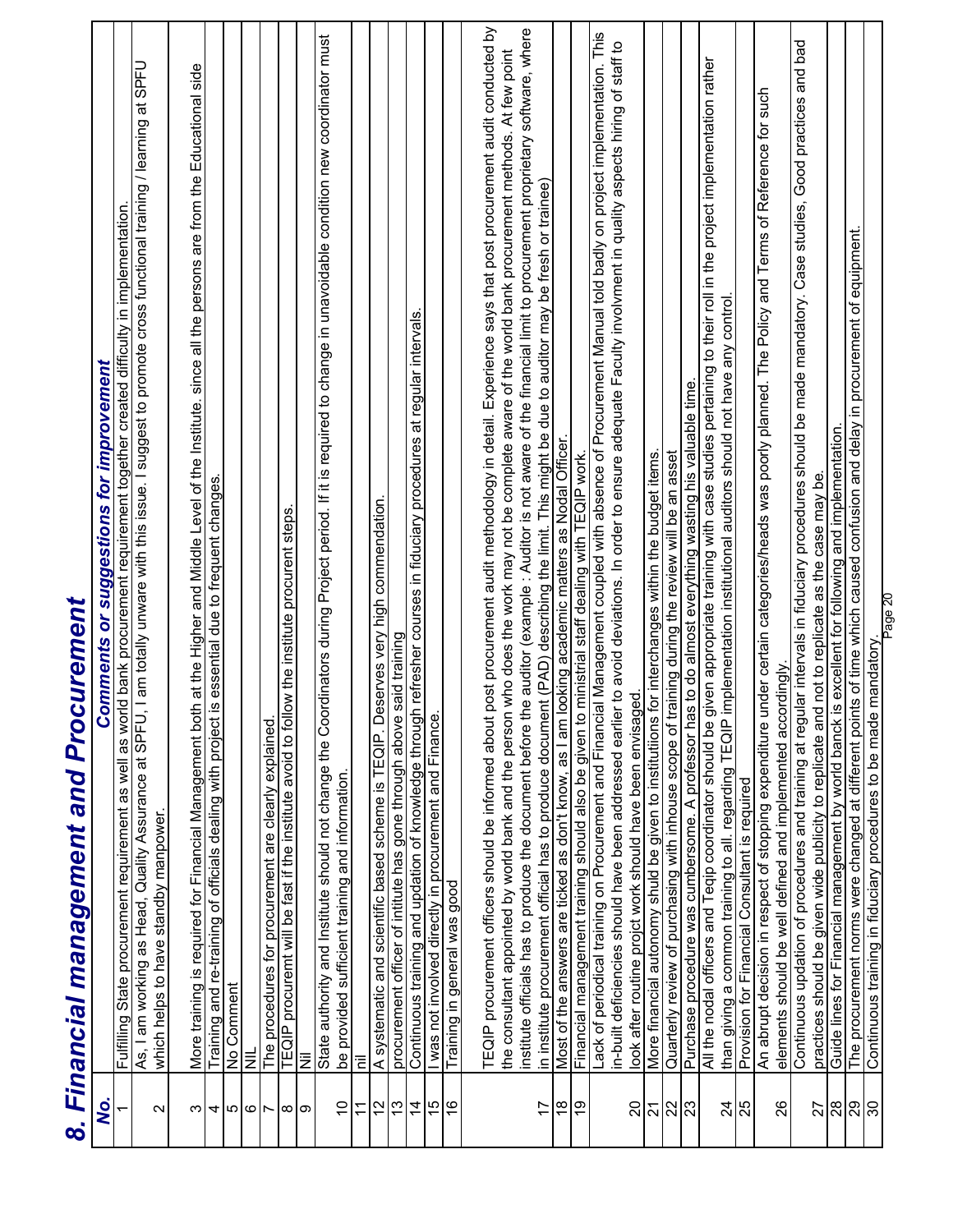|    | t and for Financial Management should further be improved to fulfil the procedural requirements and<br>Training in the World Bank procedures for procurement    |
|----|-----------------------------------------------------------------------------------------------------------------------------------------------------------------|
|    | financial management of World Bank Procedure.                                                                                                                   |
|    | none                                                                                                                                                            |
|    | Based on the World bank auditor's report, some common types of problems/difficulties and/or methods and practices which are not in accordance with the          |
| 33 | guidelines may be identified. Periodically meetings may be arranged by NPIU/World bank to help solve these/or clear the guidelines.                             |
|    | Procurement procedure was certainly efficient and transparent, but I disagree that it is economical and fair to the institute. I firmly believe that the techno |
|    | quality and cost. Secondly there must be scope for negotiating with the lowest bidder or highest mark<br>commercial bid should have weighting factors both for  |
|    | scoring firm to the advantage of the institute.                                                                                                                 |
|    | More training on financial management required                                                                                                                  |
| 36 | no comments                                                                                                                                                     |
|    |                                                                                                                                                                 |
| 38 | Trained officers are oftenly transferred                                                                                                                        |
|    |                                                                                                                                                                 |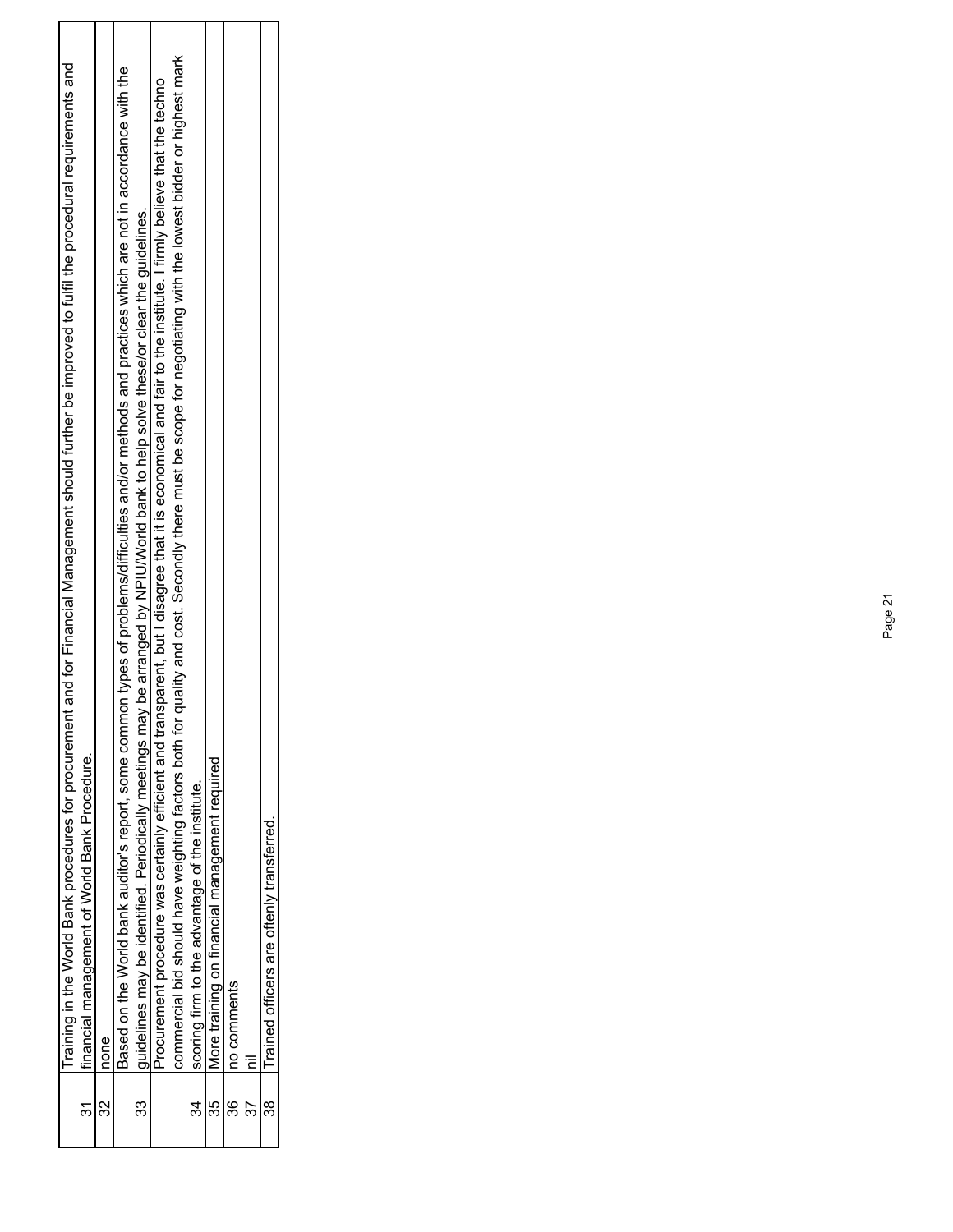|                         | 9. Project Impact                                                                                                                                                                                                                                                                                                                                                        |
|-------------------------|--------------------------------------------------------------------------------------------------------------------------------------------------------------------------------------------------------------------------------------------------------------------------------------------------------------------------------------------------------------------------|
| Q,                      | <b>Comments or suggestions for improvement</b>                                                                                                                                                                                                                                                                                                                           |
|                         | $\equiv$                                                                                                                                                                                                                                                                                                                                                                 |
|                         | Along with project institutes World Bank should have also identified some industries for networling with Instituets. Let it open to Industries also not for financial<br>assistance but for their involvement for strengthening with Institutes and for betterment.                                                                                                      |
| ∾∣ಌ                     | Overall the Project has changed the mindset of the teaching faculty, making them more result oriented.                                                                                                                                                                                                                                                                   |
| 4                       | No Comment                                                                                                                                                                                                                                                                                                                                                               |
| 5                       | Έ                                                                                                                                                                                                                                                                                                                                                                        |
| ဖ                       | Oracle, Amazon, D.E.Shah, Yahoo have recruited our top ranking students. More than 60 companies are<br>The campus recruitment numbers have increased drastically from the time TEQIP has been initiated. The student recruitment has increased from 30% to more<br>than 90% in post TEQIP scenario. Companies such as<br>actively conducing campus placements every year |
| $\overline{ }$          | $\bar{z}$                                                                                                                                                                                                                                                                                                                                                                |
| $\infty$                | Ξ                                                                                                                                                                                                                                                                                                                                                                        |
| တ                       | The TEQIP project is unique in nature for the reason that its a reformative process. Hence, it will improve the quality of technical education in general through<br>the increased management capacity at the policy initiation and policy implementation levels.                                                                                                        |
| $\tilde{c}$             | Project helped in improving internal efficiency and documentation paractice                                                                                                                                                                                                                                                                                              |
| $\overline{\mathbf{r}}$ | TEQIP has made its presense in academic cellence. But still wider scope for better implementation.                                                                                                                                                                                                                                                                       |
|                         | in mind set of the affiliating University when not covered by TEQIP is another agenda. Key Performance<br>Lack of adequate number of quality Faculty ,forward looking curricula,firm institute-industry rerlationship are a few of the botlenecks to bring desired quality<br>improvement in State Engineering Education.Change                                          |
| 12                      | Indicators should be the basis of Project evaluation.                                                                                                                                                                                                                                                                                                                    |
| 13                      | There were inadequate number of competent quality product suppliers and streamlined trainers                                                                                                                                                                                                                                                                             |
| $\overline{4}$          | Acute shortage of Technical ponpower in the developed laboratories should be looked into. Research scholars for all labs should be provided.                                                                                                                                                                                                                             |
| $\overline{5}$          | None                                                                                                                                                                                                                                                                                                                                                                     |
|                         | academic performance and management capacity improvement. Several of the TEQIP institutions' Heads have either been elevated as Vice Chancellors<br>Since the basic philosophy of TEQIP project is implementation of reforms. The Quality in project institutions has considerably increased in terms of the                                                             |
| $\frac{6}{5}$           | Registrars or Rectars. I personally attribute that they have been elevated because of their management capacity building and they will sustain and excel in their<br>elevated positions by practically implementing the true spirit of TEQIP.                                                                                                                            |
| $\overline{1}$          | of technical education in the state.<br>The TEQIP project is moreuseful for the development                                                                                                                                                                                                                                                                              |
| $\frac{8}{10}$          | The project could have been more fruitful if institutions were granted some autonomy in implementation aspects. the project was very rigid and no changes were<br>admissible to adjust to changing needs of the institution.                                                                                                                                             |
| စ္                      | System Management capacity has considerably improved at the institution and State Level because of the project.                                                                                                                                                                                                                                                          |
| $\overline{0}$          | No comment                                                                                                                                                                                                                                                                                                                                                               |
| ភ $\frac{2}{3}$         | none                                                                                                                                                                                                                                                                                                                                                                     |
|                         | A mechanism to sustain the improved performance has to be evolved                                                                                                                                                                                                                                                                                                        |
|                         | THE SPFU and State Governments should provide more autonomy to all project institutions. In fact the model of autonomy should be extened to all well                                                                                                                                                                                                                     |
| 23                      | performing institutes whether they are part of TEQIP or not.                                                                                                                                                                                                                                                                                                             |
|                         | Need to focus on real constraints for quality                                                                                                                                                                                                                                                                                                                            |
| $\frac{1}{2}$ ನ್ನಿ      | no comments                                                                                                                                                                                                                                                                                                                                                              |
|                         | Needs to be given time to consolidate.                                                                                                                                                                                                                                                                                                                                   |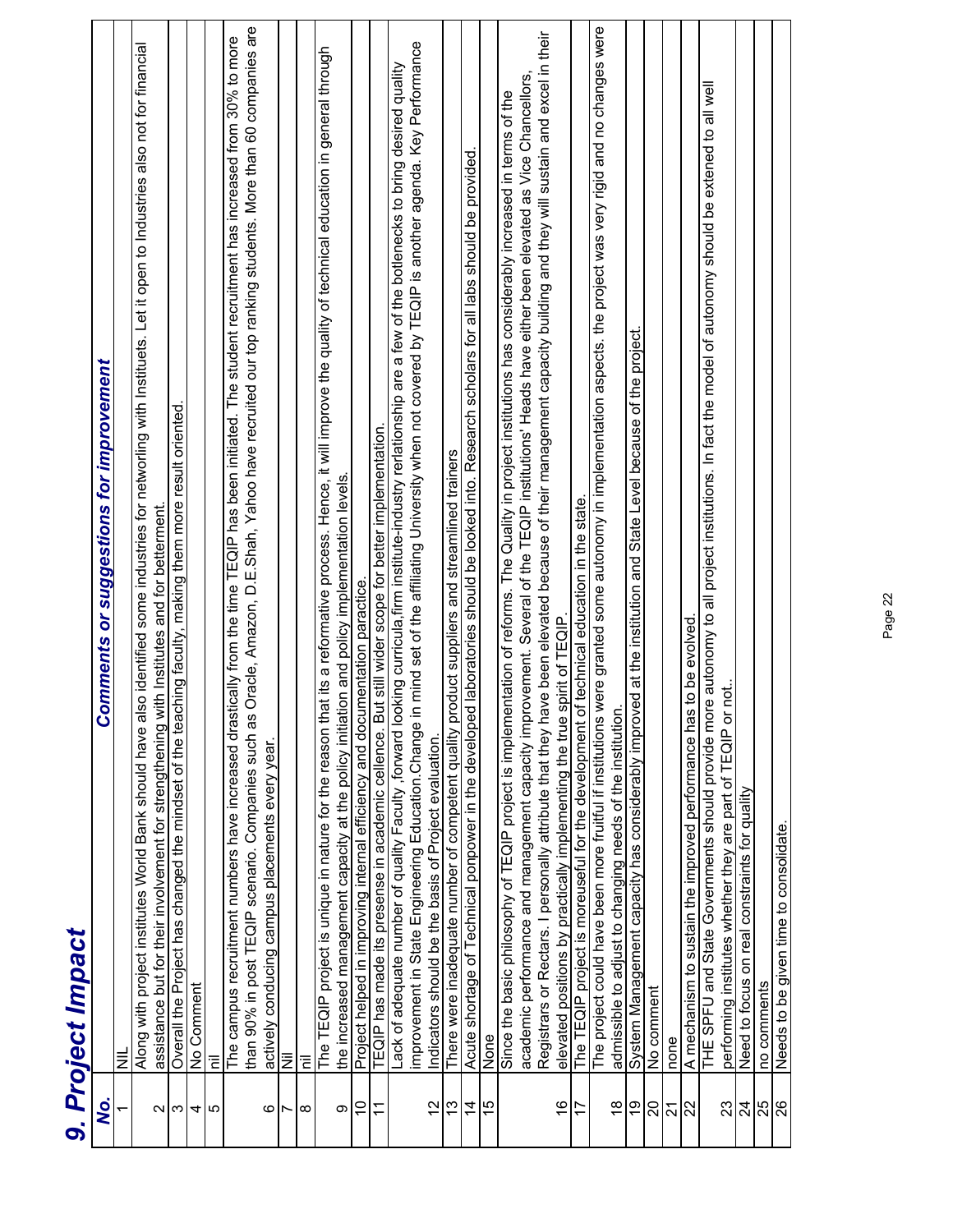|                              | Comments or sugge |
|------------------------------|-------------------|
| Best features of the project |                   |
| 10. L                        |                   |

|                       | 10. Best features of the project                                                                                                                               |
|-----------------------|----------------------------------------------------------------------------------------------------------------------------------------------------------------|
| <u>Ś</u> .            | <b>Comments or suggestions for improvement</b>                                                                                                                 |
|                       | Continious monitoring checking the performance                                                                                                                 |
| $\boldsymbol{\sim}$   | Faculty Training                                                                                                                                               |
| က                     | none                                                                                                                                                           |
| 4                     | Networking and resource sharing                                                                                                                                |
| 5                     | Improving teaching learning process                                                                                                                            |
| ဖ                     | Reforms led to holistic development of institutions                                                                                                            |
| $\overline{ }$        | Constant monitoring of implementation and performance                                                                                                          |
| ∞∣ာ                   | Liberal support for faculty training, attending conferences                                                                                                    |
|                       | Change of mindset of faculty                                                                                                                                   |
| $\overline{0}$        | Basic infrastuctural and skill development                                                                                                                     |
| $\tilde{\mathcal{L}}$ | Increased lobal Competition                                                                                                                                    |
| $\frac{2}{3}$         | Faculty development efforts are excellent                                                                                                                      |
| 13                    | Development of social awareness amongst students through SCE                                                                                                   |
| $\overline{4}$        | Change in the mind set of faculty                                                                                                                              |
| 15                    | Faculty development program                                                                                                                                    |
| $\frac{6}{5}$         | Change in faculty mindset                                                                                                                                      |
| 17                    | Faculty Development issues                                                                                                                                     |
| $\frac{8}{1}$         | year<br>$\overline{ }$<br>Infrastructure for Research has improved during last                                                                                 |
| စ္                    | Networking and service to community                                                                                                                            |
| 20                    | Created quality competitiveness                                                                                                                                |
| <u>ភន្</u>            | Resource sharing & solving real life problems in NW&SCED                                                                                                       |
|                       | changed the mind set of the faculty with international exposure/training programmes/workshops                                                                  |
| 23                    | The project provided faculty and staff an opportunity for self development and trnasfering the acquired knowledge for the benefit of institution and community |
| $\overline{24}$       |                                                                                                                                                                |
| 25                    | Networking and Service to Community activities.<br>Stakeholders have become motivated                                                                          |
| 26                    | Improvement in teaching training infrastructure                                                                                                                |
| 77                    | change in the mind set of faculty                                                                                                                              |
| $\frac{8}{20}$        | change of mindset of the faculty                                                                                                                               |
|                       | -improvemnt in teaching-trainning infrastructure                                                                                                               |
| <u>ခွ</u>             | Change in work culture                                                                                                                                         |
| 31.                   | It helped good students to do work                                                                                                                             |
| 32.                   | not more                                                                                                                                                       |
| $3\frac{1}{3}$        | Change in mind set of faculty                                                                                                                                  |
|                       | Greater interaction of teachers and students                                                                                                                   |
| န္ကုန္ကုန္            | reforms led to holistic development of institutios                                                                                                             |
|                       |                                                                                                                                                                |
|                       | Provision of equipment to help improve quality research<br>Quality of education imparted to students improved significantly                                    |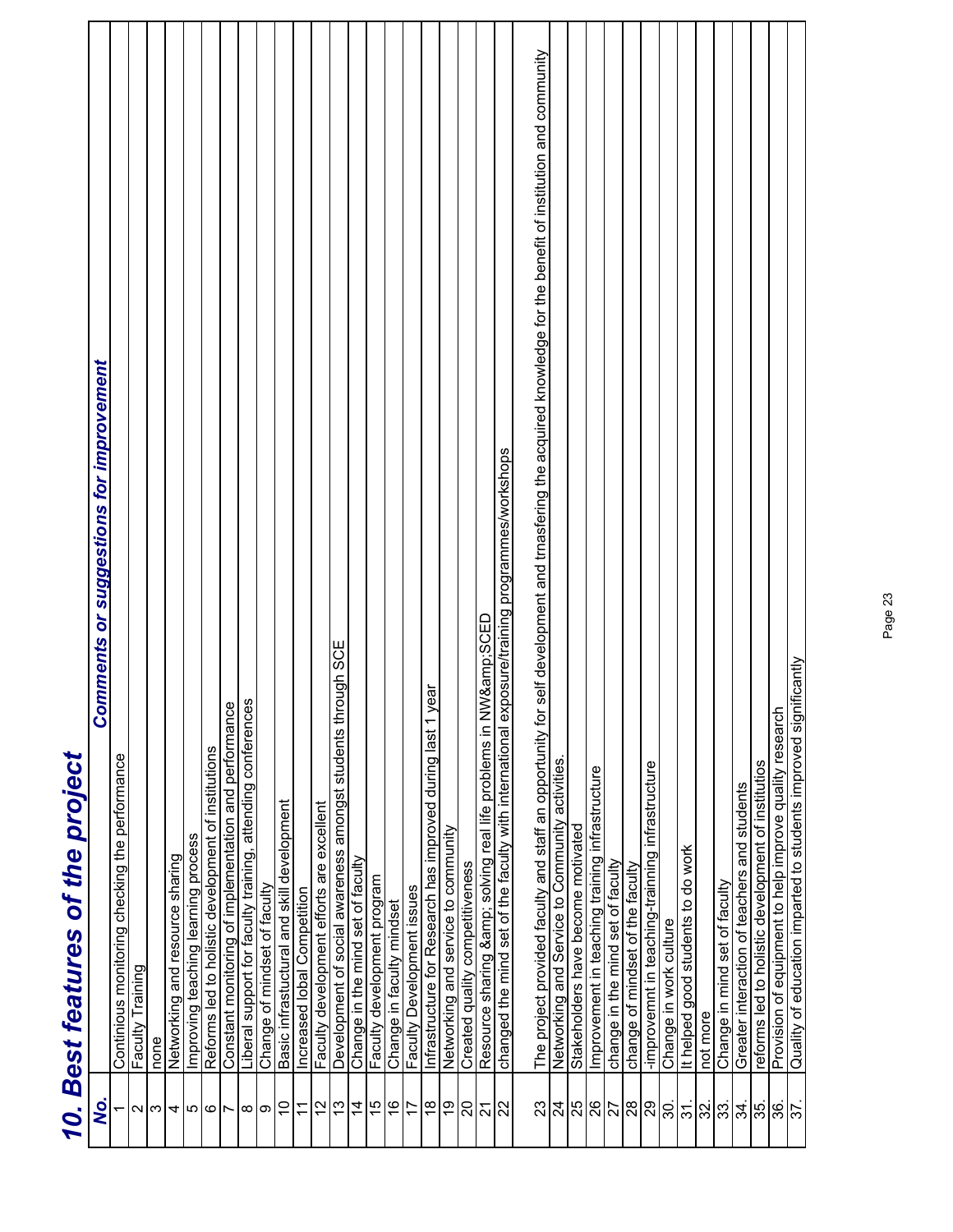| י בי ביש בי<br>しゅりょう                |
|-------------------------------------|
| ş<br>$\ddot{\phantom{0}}$<br>י<br>י |
| しんこうしい<br>$\frac{1}{2}$             |
| ļ                                   |
| Ì                                   |

|                          | 11. Weakest features of the project                                                                                                                       |
|--------------------------|-----------------------------------------------------------------------------------------------------------------------------------------------------------|
| Q.                       | <b>Comments or suggestions for improvement</b>                                                                                                            |
|                          | Allowing the private trust chairman or managing director of the trust as chairman of BOG for their Institutions.                                          |
| $\scriptstyle\mathtt{N}$ | too muchpaperwork                                                                                                                                         |
| ო                        | Major constraint is shortage of faculty                                                                                                                   |
| 4                        | Absence of reward for good performance                                                                                                                    |
| Ю                        | departments<br>Absence of clear idea on the developemnt of support                                                                                        |
| ဖ                        | Absence of government policy for institute reforms, too much paper work                                                                                   |
|                          | No weakness                                                                                                                                               |
| ∞                        |                                                                                                                                                           |
| တ                        | Too much paperwork                                                                                                                                        |
| $\overline{C}$           | Too much paper work with less time and no advance format                                                                                                  |
| $\tilde{\tau}$           | for exercing the autonomy<br>Absence of total policy support from the government                                                                          |
| $\frac{2}{3}$            | The world bank should insist all teqip institutes to appoint a seperate teqip staff. Teqching, Reserach and teqip co-ordinatorship canot go hand in hand. |
| $\frac{3}{2}$            | Mentoring was poor and slightly ineffective                                                                                                               |
| $\overline{4}$           | No focus on quality & its impact                                                                                                                          |
| 15                       | Institutions were at the receiving end. Communication process was only downward from NPIU to the institution.                                             |
| $\frac{6}{5}$            | urden some<br>In many instances the formalities were considered bu                                                                                        |
| 17                       | too much paper work                                                                                                                                       |
| $\frac{8}{1}$            | and buying equipment<br>Faculty took it as great source for Movement abroad                                                                               |
| <u>ဝ</u>                 | e members<br>Financial assistance to be given to TEQIP Committer                                                                                          |
| ຊ                        | No focus on real constraints of quality                                                                                                                   |
| ম                        | Too much paper work                                                                                                                                       |
|                          |                                                                                                                                                           |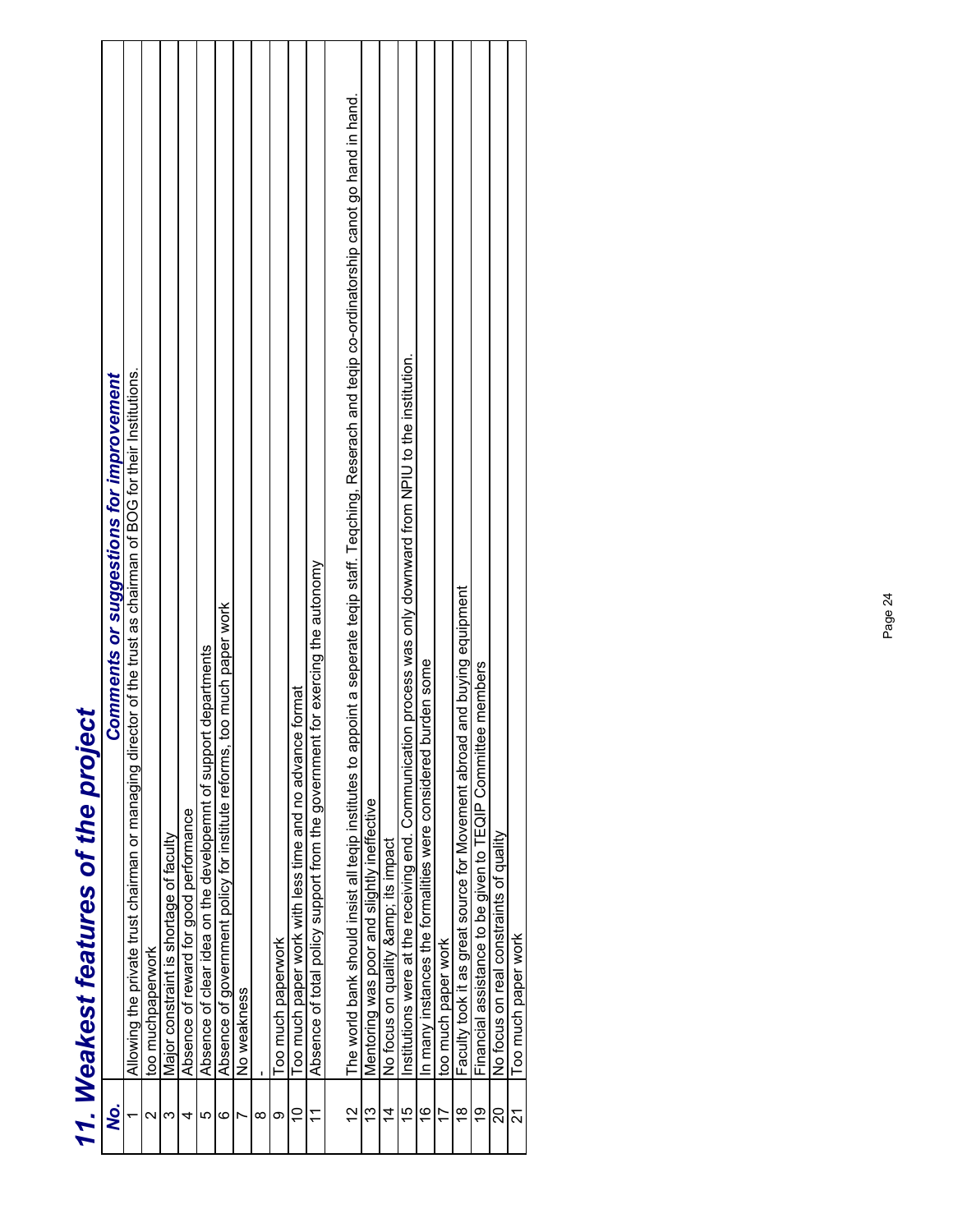|                   | 12. Perrormance of the World Bank                                                                                                                               |
|-------------------|-----------------------------------------------------------------------------------------------------------------------------------------------------------------|
| Q,                | <b>Comments or suggestions for improvement</b>                                                                                                                  |
|                   | ₹                                                                                                                                                               |
| $\mathbf{\Omega}$ | Despite the frequent changes, the tempo of cooperation was maintained.                                                                                          |
| S                 | No Comment                                                                                                                                                      |
| 41                | Έ                                                                                                                                                               |
| 5                 | support in the execution of TEQIP by NPIU and SPIU is commendable.<br>The <sup>1</sup>                                                                          |
|                   | $\equiv$                                                                                                                                                        |
| ⊙∣⊳               | έ                                                                                                                                                               |
| $\infty$          | World bank has done a wonderful job.                                                                                                                            |
| ၜ                 | NO COMMENTS                                                                                                                                                     |
| $\tilde{0}$       | Support was excellent.                                                                                                                                          |
|                   | e desired querries were unattended by the NPIU asthey they did not have specific answer to the problems<br>Clear cut guidelines need to be framed. sometimes th |
| $\tilde{\tau}$    | raised with the NPIU                                                                                                                                            |
| 2                 | The role of World Bank would have been more appreciated if it acted more as a guide than a taskmaster.                                                          |
| 13                | Procedures should be simplified. Additional Manpower support for purchase work was essential                                                                    |
| $\overline{4}$    | Direct interation with world bank is not in existence as far as I know                                                                                          |
| 15                | World Bank for the Implementation of TEQIP<br>The institution is not directly communicating with the                                                            |
|                   | may affect the project implementation. The lind phase should be coordinated by a faculty who is really<br>A sudden change in the teqip coordinator inbetween    |
| $\frac{6}{5}$     | mes.<br>involved in PG teaching and is aware of PG programi                                                                                                     |
|                   |                                                                                                                                                                 |
| $\overline{1}$    | It is suggested that the teachers involved in this project should be monitorily rewarded as they are doing the project work apart from their regular duties.    |
|                   |                                                                                                                                                                 |
|                   | It is suggested that the World Bank regularly interacts with the implementing agencies through online surveys, assessments and studies at regular intervals     |
| $\frac{8}{1}$     | rather than conducting the same towards the end of the project. If so done, any incourse correction can be taken up without damaging the implementation         |
|                   | ction in views of MHRD and World Bank on various aspects which caused confusion and delay in<br>At several points it was found that there was contradi-         |
| 6)                | implementation                                                                                                                                                  |
| 20                | To increase world Bank interaction with states for better results and mid-term corrections, if any                                                              |
| <u> ភន្</u>       | Support with Financial management in terms of procedures, rules and budgeting was considered to some extent inadequate.                                         |
|                   | institutional specific training at the institute may have been more beneficial                                                                                  |
| 23                | Paperwork should be reduced. Web based automated reporting would have saved repeatedly asking the same questions again and again.                               |
| $\frac{4}{3}$     | no comments                                                                                                                                                     |
|                   | same as above                                                                                                                                                   |
| $\frac{8}{8}$     | No scope of direct communication with World Bank Personnel.                                                                                                     |

#### Jued Mull Dutt *12. Performance of the World Bank*  $\overline{\mathbf{C}}$ K S C **Dorform**  $\frac{1}{2}$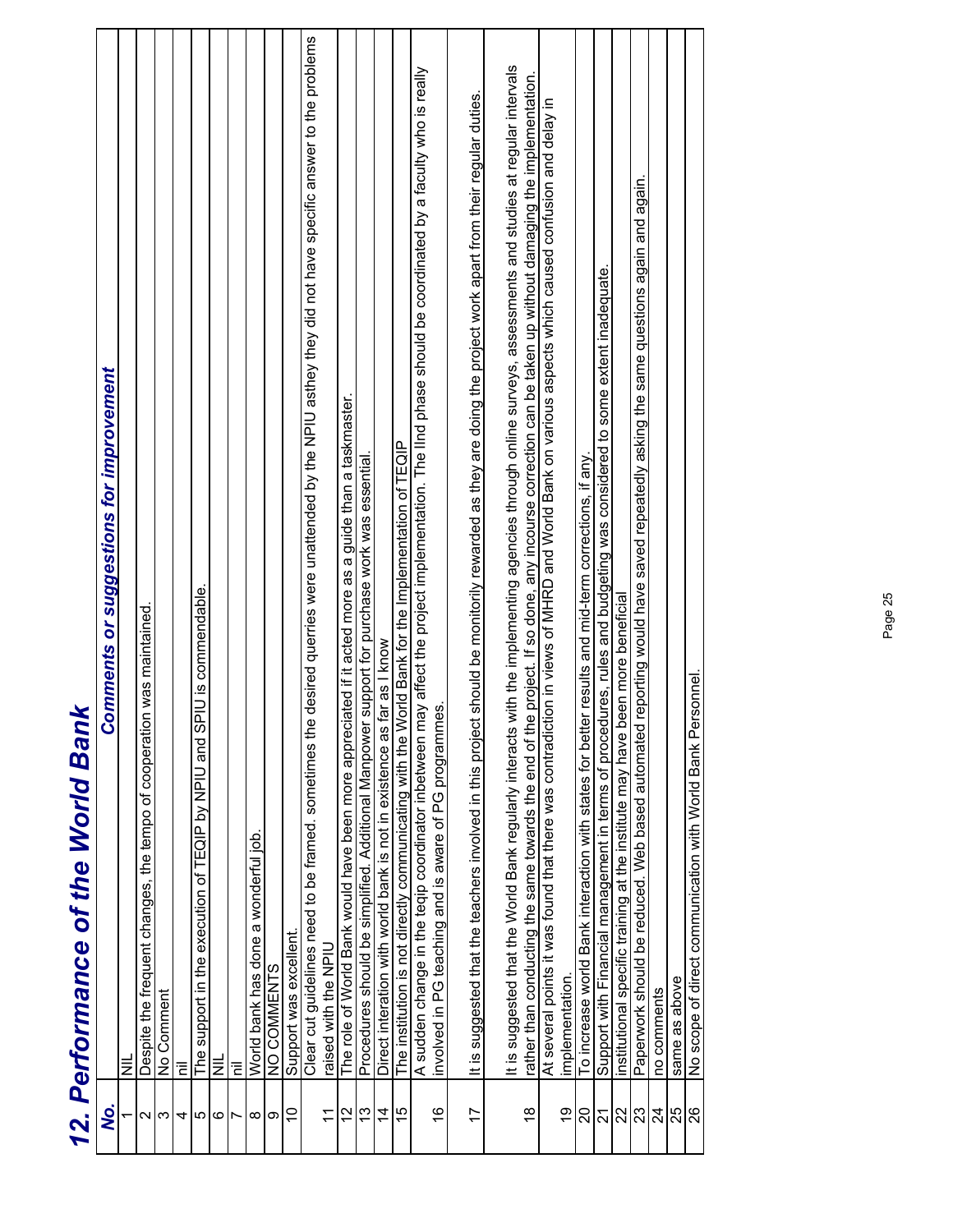|                 | בואווייסטו ושייסטו וש-יאני ווא                                                                                                                                                                                              |
|-----------------|-----------------------------------------------------------------------------------------------------------------------------------------------------------------------------------------------------------------------------|
| .<br>S          | <b>Comments or suggestions for improvement</b>                                                                                                                                                                              |
|                 | $\equiv$                                                                                                                                                                                                                    |
| И               | Should not have combined NPIU and MHRD in the questionnaire. NPIU performed extremely well but for some period in the middle when it was rudderless.<br>MHRD's performance is a lot to be desired and less said the better. |
| ω               | NPIU is doing excellent with a very little manpower                                                                                                                                                                         |
| 4               | Comment<br>$\frac{1}{2}$                                                                                                                                                                                                    |
| 5               | Έ                                                                                                                                                                                                                           |
| 6               | good.<br>As stated earlier the information provided by NPIU is                                                                                                                                                              |
| $\overline{ }$  | MHRD didnot want any free hand for the isntitutions initaialy and was skeptical                                                                                                                                             |
| $\infty$        | ШN                                                                                                                                                                                                                          |
|                 | Online reporting system for institutions would have been a great help in compiling the in formation. Addionally this would have made the reports consistent and                                                             |
| σ               | better report generation would have been possible.                                                                                                                                                                          |
| $\tilde{0}$     | ī                                                                                                                                                                                                                           |
| $\overline{1}$  | Excellent performance and expect same in future                                                                                                                                                                             |
|                 | There were frequent change of personals at NPIU and MHRD, making it difficult to get information /clarification. Every report was requested today but to be                                                                 |
| $\frac{2}{3}$   | , especially during the first half of the project and last quarter of the project<br>of the reports<br>submitted yesterday. (very short time given for many                                                                 |
| 13              | support was excellent                                                                                                                                                                                                       |
| $\overline{4}$  | d be more helpful<br>A more or less stable set-up at the national level woul                                                                                                                                                |
| 15              | work should be done<br>Additional support with manpower for huge purchase                                                                                                                                                   |
| $\frac{6}{5}$   | Due to change in the implementing officers level, consistency has been affected                                                                                                                                             |
| 17              | The Institution is not directly involved with any communication in some aspects with the NPIU/MHRD                                                                                                                          |
| $\frac{8}{1}$   | of vedio coferencing.<br>Many problems could be solved with the introduction                                                                                                                                                |
|                 | State implementation agency for TEQIP Phase-I. We expect the similar coordination for TEQIP Phase - II<br>Excellent coordination of MHRD & NPIU with the                                                                    |
| б.              | and beyond                                                                                                                                                                                                                  |
|                 | NPIU was more interested in seeking reports repetitively on lengthy complicated formats. Most of the time institution did not know the purpose or implecation of                                                            |
| $\Omega$        | the reports furnished.                                                                                                                                                                                                      |
| 21              | approval and smooth implementation<br>NPIU and MHRD to interact more frequently for timely                                                                                                                                  |
|                 | guidelines & Support with financial management in terms of procedures, rules and budgeting were<br>Support with procurement in terms of procedures and                                                                      |
| 22              | considered inadequate.                                                                                                                                                                                                      |
| 23              | none                                                                                                                                                                                                                        |
| $\overline{24}$ | There was very less direct interaction between the institutes and MHRD/NPIU                                                                                                                                                 |
| 25              | no comments                                                                                                                                                                                                                 |

# 13 Performance of NPIII-MHRD *13. Performance of NPIU-MHRD*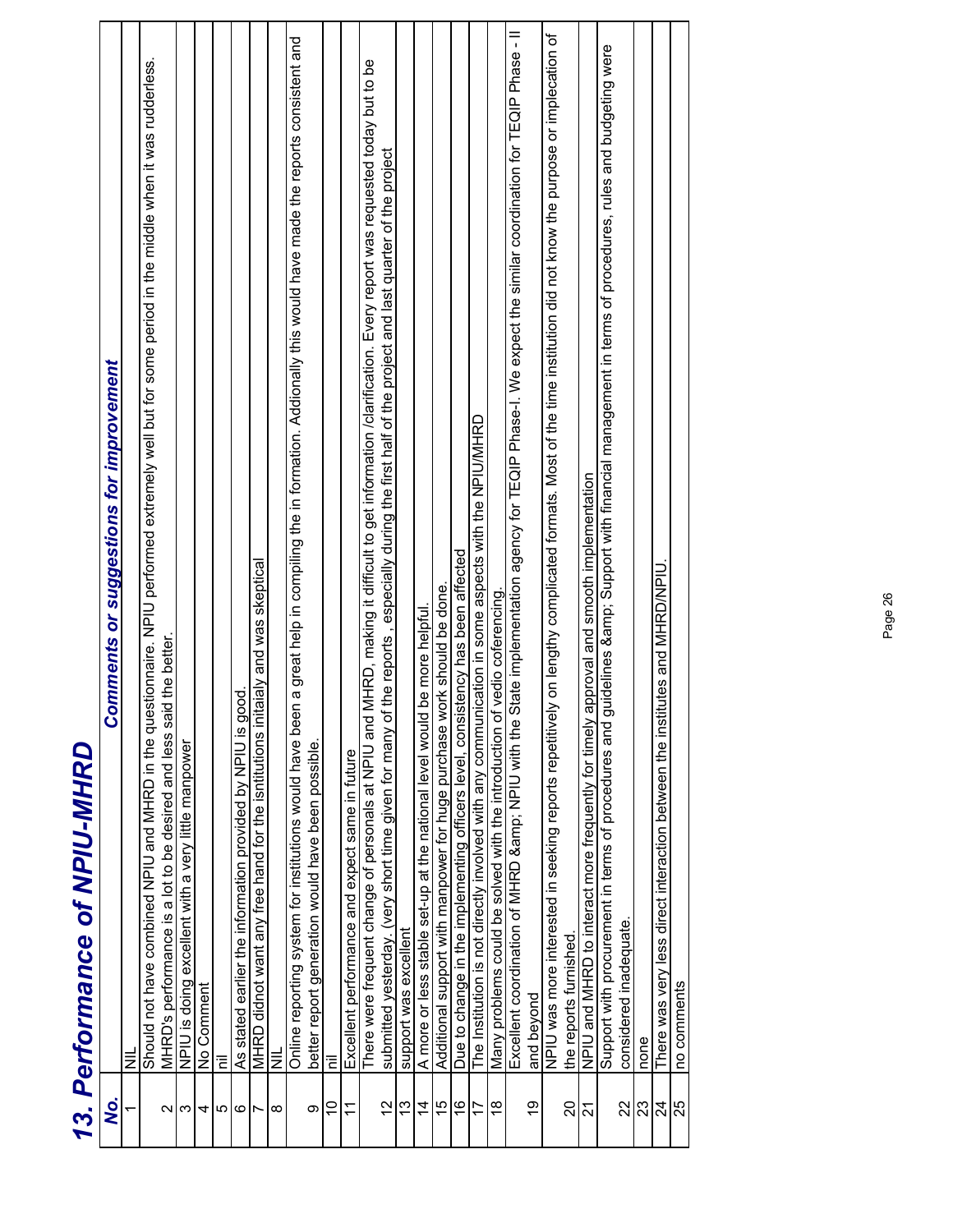|                | <b>14. Performance of State Governments</b>                                                                                                                |
|----------------|------------------------------------------------------------------------------------------------------------------------------------------------------------|
| χò.            | <b>Comments or suggestions for improvement</b>                                                                                                             |
|                | role of SPFU is not encouraging. Instead of monitoal of more controlling all aspects of the project, to give an example even for training out side the the |
|                | permission SPFU was required                                                                                                                               |
|                | No Comment                                                                                                                                                 |
|                | As stated earlier the support from SPIP is good.                                                                                                           |
|                | SPFUs role/ support was excellent                                                                                                                          |
|                | do not belong.                                                                                                                                             |
|                | Change of officials in key positions all of a sudden has been a difficult issue                                                                            |
|                | Full cooperation and support extended by the SPFU for effective implementation.                                                                            |
|                | fficulties. Criteria for qualifying as SPFU coordinator would help.<br>Frequent replacement of SPFU coordinator caused dit                                 |
|                | To a great extent I was satisfied to work with SPFU.                                                                                                       |
|                | Timely provision of funds was necessary, many a times, we had to spend the money from the institution and wait for reimbursement.                          |
| $\ddot{\cdot}$ | Frequent change in SPFU Co-ordinator lead to non-consistant implementation of project                                                                      |

### Page 27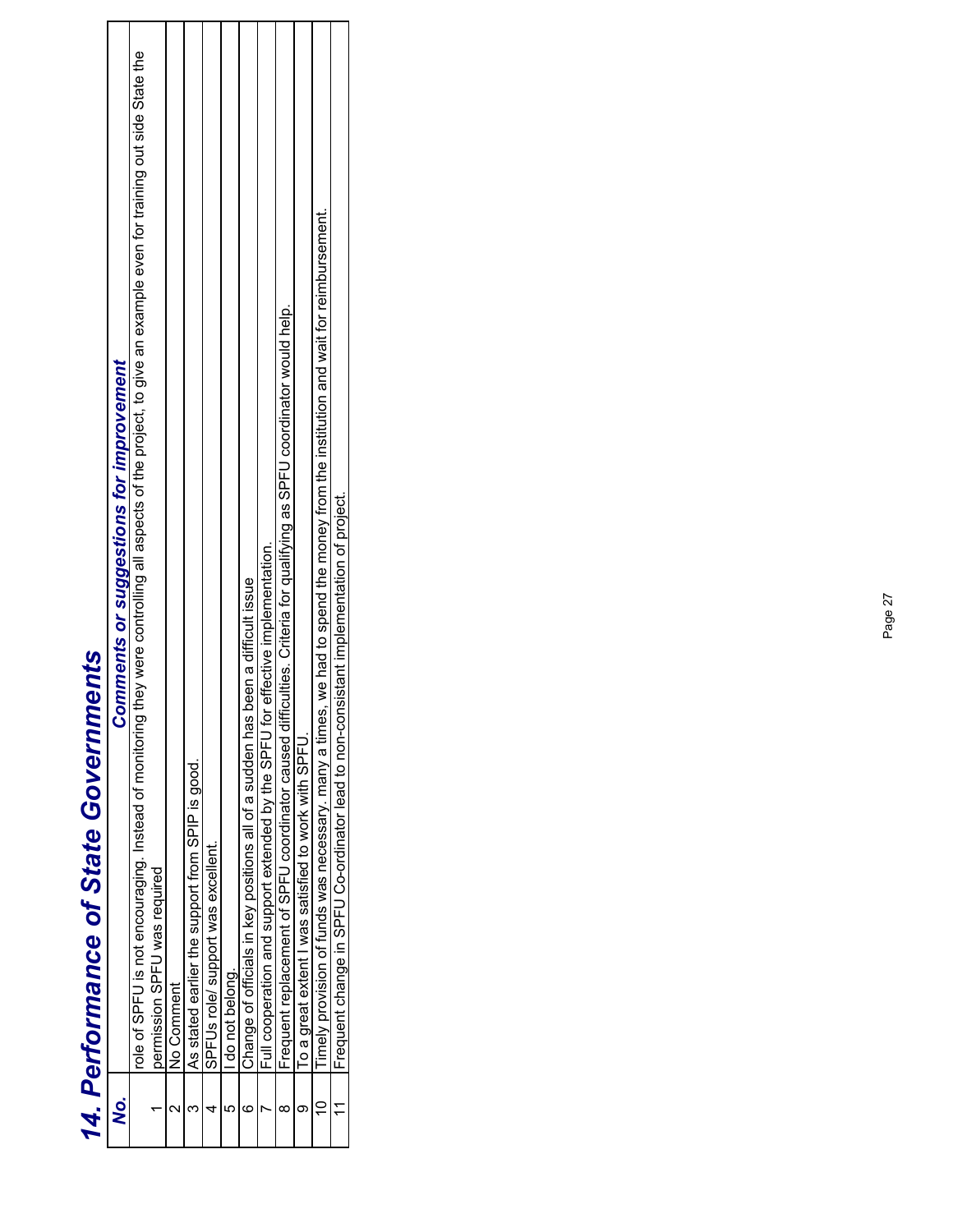|                   | 15. Performance of Mentors and Auditors.                                                                                                                                                        |
|-------------------|-------------------------------------------------------------------------------------------------------------------------------------------------------------------------------------------------|
| Q.                | <b>Comments or suggestions for improvement</b>                                                                                                                                                  |
|                   | The selection of mentors and auditors requires change. They should be good academicians and should be from outside the state                                                                    |
| $\mathbf{\Omega}$ | $\overline{\overline{z}}$                                                                                                                                                                       |
|                   | Mentors should have been frequently invited for making them aware with project concepts and developments. Their feedback could have been used for                                               |
| က                 |                                                                                                                                                                                                 |
|                   | stenghtening project implementation<br>Overall, the role of Mentors and Performance Auditor is a big question. The persons with a vision, experiance and maturity should have been appointed as |
| 4                 | Mentor and Performance Auditor                                                                                                                                                                  |
| 5                 | Mentors were not serious about the project                                                                                                                                                      |
| ဖ                 | No Comment                                                                                                                                                                                      |
| Ľ                 | Έ                                                                                                                                                                                               |
| $\infty$          | As stated earlier Mentor guidance is essential and adequate.                                                                                                                                    |
| ၜ                 | Mentors assumed that Governement institutions are better off and need little mentoring!!!                                                                                                       |
| $\overline{0}$    | The involment of mentors must be rated                                                                                                                                                          |
|                   |                                                                                                                                                                                                 |
|                   | TEQIP looks at over all growth of instutions. If that be the case, if properly absorbed into system students would not know who is funding it, but can find                                     |
|                   | considerable improvement in facilities and education. But then in questionair when students are asked about TEQIP they would not know anything. If TEQIP is                                     |
| $\overline{1}$    | given a different/ indivisual standing then the purpose would be lost. Inthe sense that TEQIP will have a different entity in the institute.                                                    |
| $\frac{2}{1}$     | Έ                                                                                                                                                                                               |
| 13                | NO COMMENTS                                                                                                                                                                                     |
| $\overline{4}$    | Mentors were not very focused on the holistic project objectives and guiding the institution to reach / focus to objectives Auditors had better influence                                       |
| 15                | There should have been state level common committee for performance evaluation.                                                                                                                 |
| $\frac{6}{5}$     | Some of the mentors have their own agenda based upon their experiences which were not consistant with the present scenerio.                                                                     |
| $\overline{1}$    | Mentoring often became a routine affair Institues did not call for the guidance of the Mentors beyond the schedule visits. Mentor's role should be more pro-active.                             |
| $\frac{8}{1}$     | Mentors suggestions have a little weightage from the Govt. Similarly different mentors perceive the things in the different way.                                                                |
| <u>စု</u>         | Mentors and Auditors have done good job                                                                                                                                                         |
| 20                | Mentoring was poor and ineffective.                                                                                                                                                             |
| $\overline{21}$   | All mentors need training on how to mentor                                                                                                                                                      |
|                   | and mentoring is once per year, at the close of academic session and at the time of commencement<br>It is suggested that the frequency of performance audit                                     |
| 22                | respectively                                                                                                                                                                                    |
|                   | Mentors should be clearly appraised of the fact that they are a part of the institutional team for achieving excellence and implementation of the project.                                      |
| 23                | Elaborate guidelines for functioning of the Mentors, amenities, honorarium are to be clearly stated.                                                                                            |
| 24                | Mentors were timely advised for effective implementation of the project                                                                                                                         |
|                   | In Phase-II detailed guidelines for mentors role to be given.<br>Role of mentors in TEQIP Phase-I was commendable.                                                                              |
| $\frac{8}{25}$    | No comment                                                                                                                                                                                      |
|                   | none                                                                                                                                                                                            |
| 28                | This mechanism provided an oppurtunity for frank feedback from all the stake holders. Genuine problems/difficulties were brought to the notice of the<br>administration                         |
|                   |                                                                                                                                                                                                 |